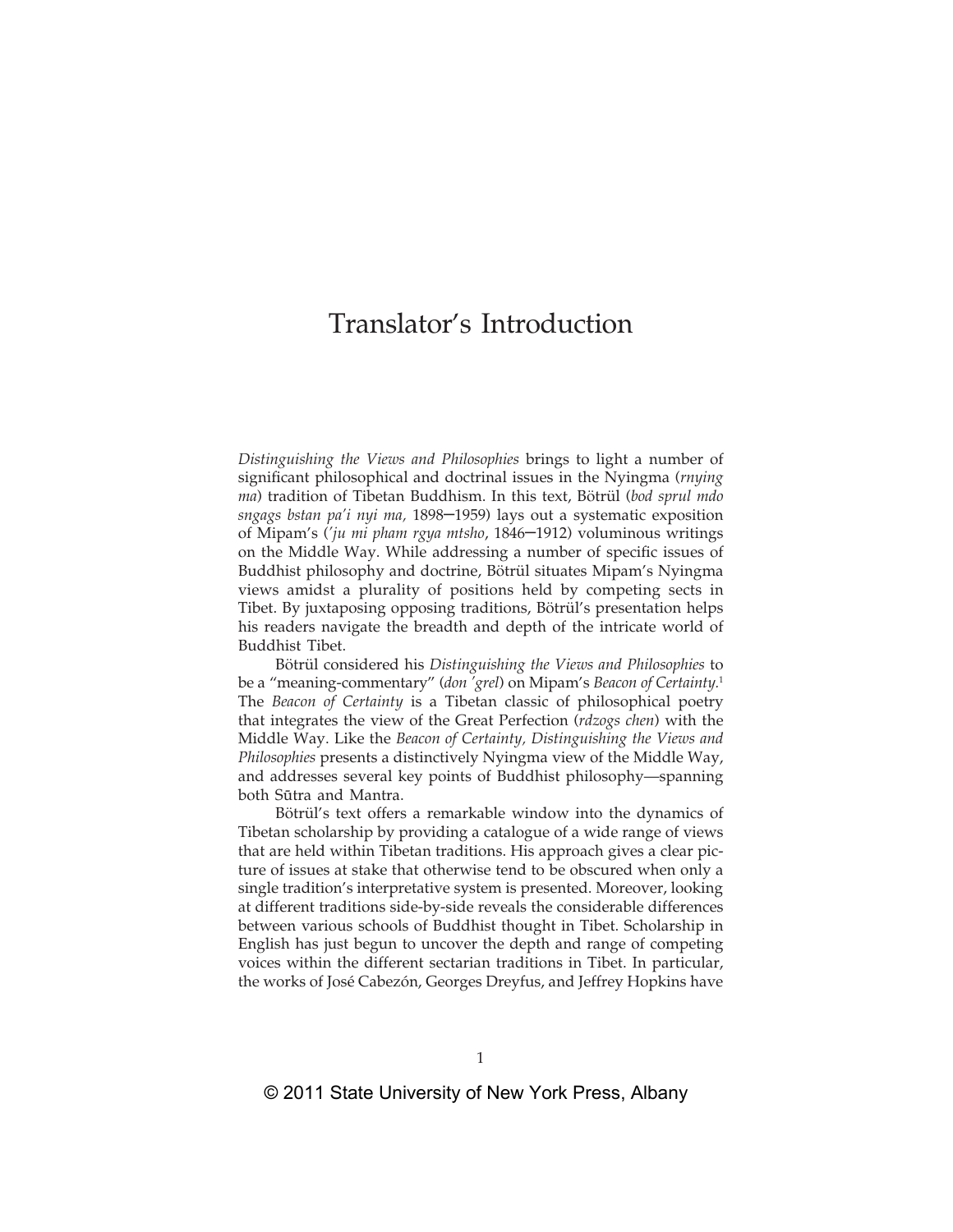furthered our appreciation for the extent to which views differ among Tibetan monastic traditions.2 From the antirealist epistemological tradition of the Sakya (*sa skya*) to the "semirealist" Geluk (*dge lugs*)—and from the Middle Way of the Geluk to the "other-emptiness" of the Jonang (*jo nang*)—the gulf dividing Buddhist sects seems to be vast.

Although Bötrül highlights the differences between distinct interpretations of Buddhist doctrine, he advocates a position that he calls "nonsectarian." His model for nonsectarianism is certainly not one that compromises distinctions between the traditions. Rather, by contrasting his own views with the claims of several different traditions, he represents his Nyingma tradition within a rich constellation of diverse views. Such a "nonsectarian" work thus involves an explicit intertextuality through which the author defines his own (sectarian) identity by means of explicitly drawing upon others' texts.

We should keep in mind that the term *nonsectarian*—particularly as it applies to a scholarly movement in Tibet that stems from the nineteenth century—is multivalent. It certainly does not refer to a single system of interpretation. Also, it need not mean that all traditions are necessarily taken as equal on all levels. Rather, a general characteristic of what it means to be "nonsectarian" in Tibet is a broad-based approach to Buddhist traditions that contrasts with a more insular model of scholarship that frames the boundaries of discourse within a narrowly delineated tradition of interpretation. Thus, we can understand what came to be known as the "nonsectarian movement" as a broad set of traditions, stemming from eastern Tibet in the nineteenth century, which developed a common interest in preserving a variety of Buddhist traditions as a response to the singular dominance of the Geluk school.

Like the primary target of Mipam's polemics, most of the positions Bötrül argues against are endorsed by followers of the Geluk tradition. Even so, he describes Tsongkhapa (*tsong kha pa blo bzang grags pa,* 1357–1419), known as the founding father of the Geluk tradition, as like a second Buddha. This reveals an intricacy to his agenda that is easily overlooked in the polemical rhetoric. Bötrül also distinguishes his Nyingma tradition's claims from Gorampa (*go rams pa bsod nams seng ge*, 1429–1489) in the Sakya; the Eighth Karmapa Mikyö Dorjé (*mi bskyod rdo rje,* 1507–1554) in the Kagyü (*bka' brgyud*); and Tåranåtha (*jo nang rje btsun tå ra nå tha*, 1575–1634) in the Jonang (however, he rarely mentions names). Some of the positions he argues against are also held by followers of the Nyingma tradition. Bötrül aligns himself with the Nyingma tradition of Mipam, which he traces back through Lochen Dharmaśrī (lo chen dharmaśrī, 1654–1717), Longchenpa (klong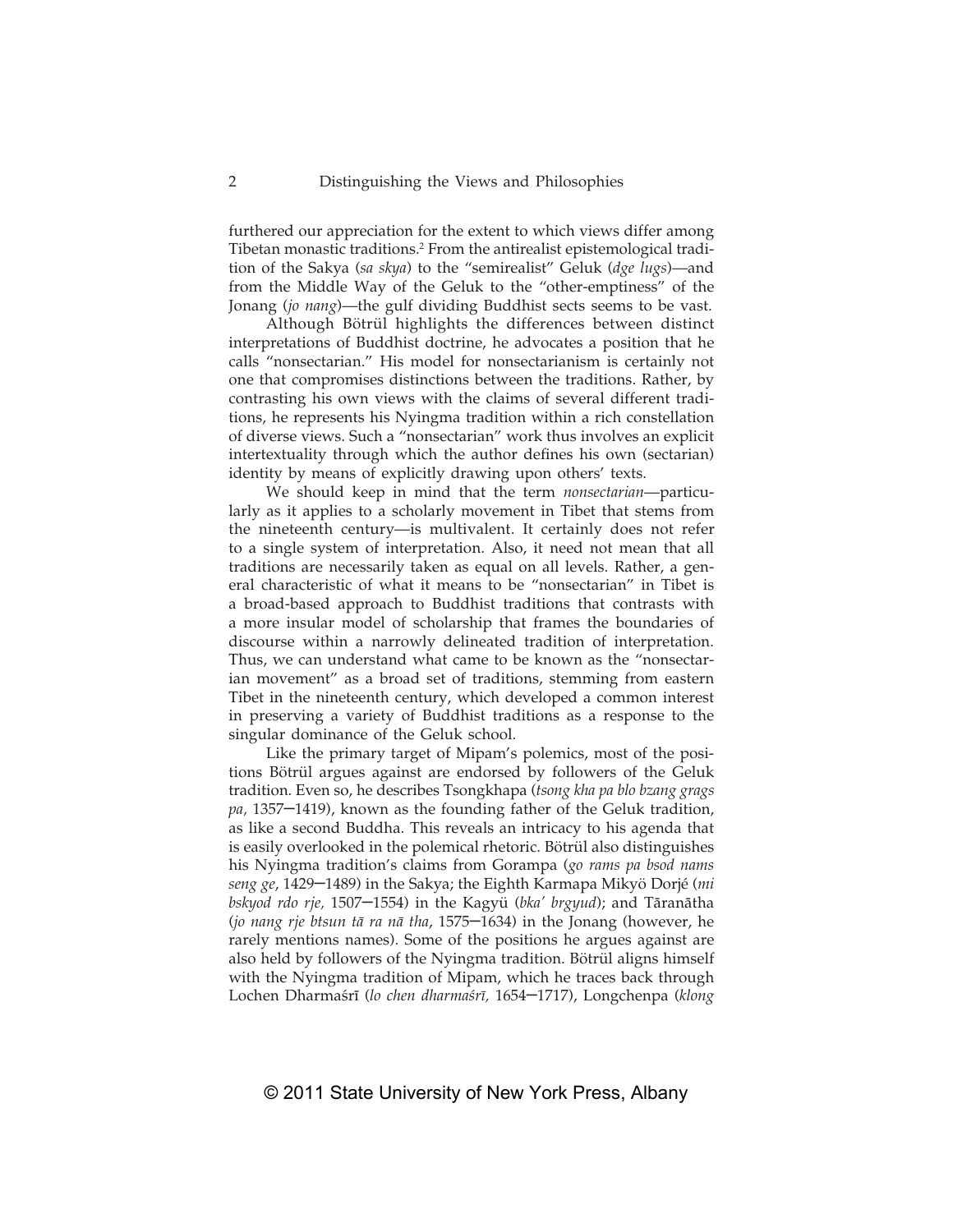*chen rab 'byams,* 1308–1364), and Rongzom (*rong zom chos kyi bzang po, ca.* eleventh century).

Bötrül contends that most monastic textbooks of other traditions offer merely a simple sketch of the claims of the Nyingma tradition, "merely the understood meanings of an old grandfather" $\frac{3}{3}$  as he puts it. He cites this as part of what inspired him to write the text. He writes in his autocommentary that he initially had no intention to write a commentary on his text, due to the fact that it might appear to be "perpetuating pointless attachment and aggression."4 He reportedly composed the root text while traveling in the summer,<sup>5</sup> and later wrote the autocommentary at the request of his disciples while he was on an excursion doing village rituals.<sup>6</sup> Both the root text and his autocommentary are translated below.

These two texts are an important source for understanding the contemporary traditions of scholarship within Tibetan monastic colleges. In his texts we can find a wide range of topics on complex points of Buddhist doctrine, which are clearly presented within a beautifully structured composition in verse and prose. Since Bötrül's root text is an independent composition, not an exegesis on a single scripture, he does not have the constraints of Tibetan commentarial prose, and is thereby free to weave together the views of many texts and traditions. He composed the texts in the period immediately prior to the devastation of Buddhist monasteries in Tibet under Chinese Communism, and thus, his works offer us a window into Buddhism in Tibet at the end of an era. His work represents a golden age of Buddhist scholarship in eastern Tibet in the first half of the twentieth century.

# Bötrül's Works

Bötrül's writings should be seen in light of the development of monastic colleges in eastern Tibet in the nineteenth and early twentieth centuries. In a significant way, his texts are an extension of those of Mipam, the most influential figure in the Nyingma tradition of this era. Before Mipam, the Nyingma did not have their own authoritative corpus of commentaries on exoteric texts (i.e, sūtra). Mipam made a robust contribution to his Nyingma tradition by providing commentaries of sūtra topics (e.g., the Middle Way) based on the works of Longchenpa and Rongzom. His texts came to be used in the newly established monastic colleges across eastern Tibet.

It is significant that Bötrül wrote two commentaries on the *Abhisamayålaμkåra*, an important treatise on the Perfection of Wisdom,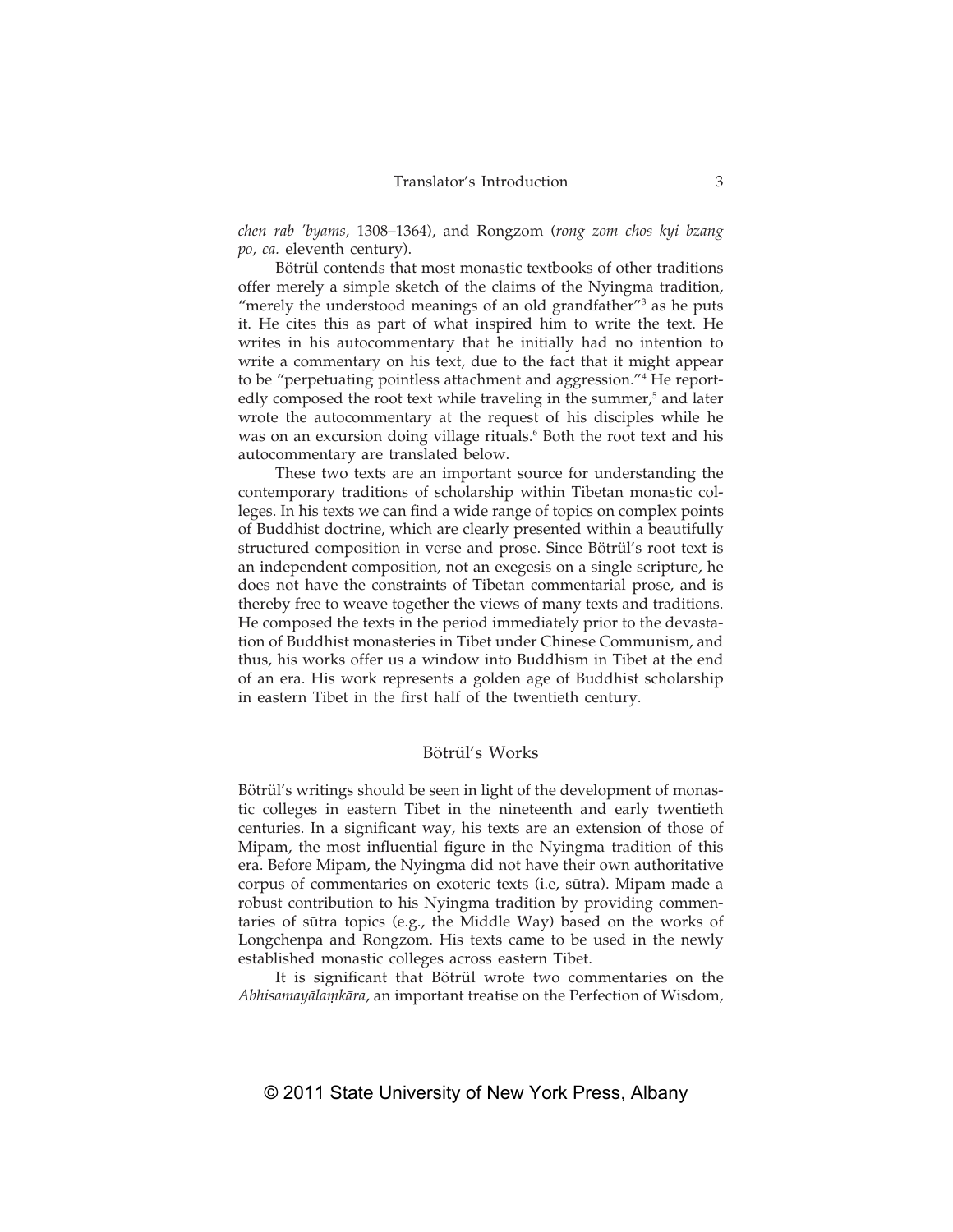given that Mipam did not write a complete commentary on this text. By providing the Nyingma tradition with its own distinctive commentary on this central treatise, Bötrül extended Mipam's project of producing distinctively Nyingma commentaries on important exoteric texts.

Bötrül's biography conveys that he wrote his *Abhisamayålaμkåra* commentaries inspired by a vision he had in a dream when he beheld Maitreya holding two mirrors, in which he saw the words of the root text and commentary.7 Here we are reminded that the tradition of revelation is not limited to the tantric tradition of treasure texts (*gter*  ma) but is a characteristic of Mahāyāna in general.<sup>8</sup> Unfortunately, it appears that Bötrül's *Ornament of Maitreya's Viewpoint* is no longer extant. His other commentary on the *Abhisamayålaμkåra*, the *Words of Maitreya*, 9 has been recently republished in his *Collected Works*.

His two commentaries on Candrakīrti's *Madhyamakāvatara*<sup>10</sup> are also currently unavailable, as is his *Key to the Provisional and Definitive*, a text he references in *Distinguishing the Views and Philosophies*. He additionally wrote a commentary on Āryadeva's *Catuḥśataka*<sup>11</sup> (another important Middle Way text for which Mipam wrote no commentary), as well as a commentary on a prayer to be born in the Buddha-field of Sukhāvatī,<sup>12</sup> a short commentary on Mipam's *Lion's Roar: Exposition of Buddha-Nature*<sup>13</sup> (entitled *Notes on the Essential Points of* [*Mipam's*] *Exposition* [*of Buddha-Nature*]14), and other short texts, including a beautiful devotional text that is a guru yoga for Rigzin Chödrak (*rig 'dzin chos grags,* 1595–1659), a prominent figure in the Drigung (*bri gung*) Kagyü lineage.15 These texts are included in his *Collected Works*, recently published in Sichuan.<sup>16</sup>

Bötrül had many students in the course of his life who were among the most influential figures in the past generation of the Nyingma tradition. His students include Khenpo Chökhyap (*chos dbyings khyab brdal,* 1920–1997), Khenpo Dazer (*lza ba'i 'od zer,* 1922–1990), Khenpo Petsé (*padma tshe dbang lhun grub,* 1931–2002), Khenpo Jikmé Püntsok (*'jigs med phun tshogs,* 1933–2004), and Tarthang Tulku (*dar thang sprul sku kun dga' dge legs,* 1935–) among several others. Khenpo Chökhyap, who was a prominent teacher in Tibet after the Cultural Revolution, studied with him for over ten years and remained in eastern Tibet. Khenpo Dazer, after fleeing for India in 1959, came to teach at the Ngagyur Nyingma Institute in India, which is the largest Nyingma monastic college in exile. He later returned to teach at the Sri Singha monastic college at Dzokchen monastery in Tibet.<sup>17</sup> Khenpo Petsé, apparently the first to compose a biography of Bötrül, $18$  also taught at the Srī Singha monastic college and in India and Nepal, too.<sup>19</sup> Khenpo Jikmé Püntsok founded Larung Gar (*bla rung gar*) in Serta (*gser rta*),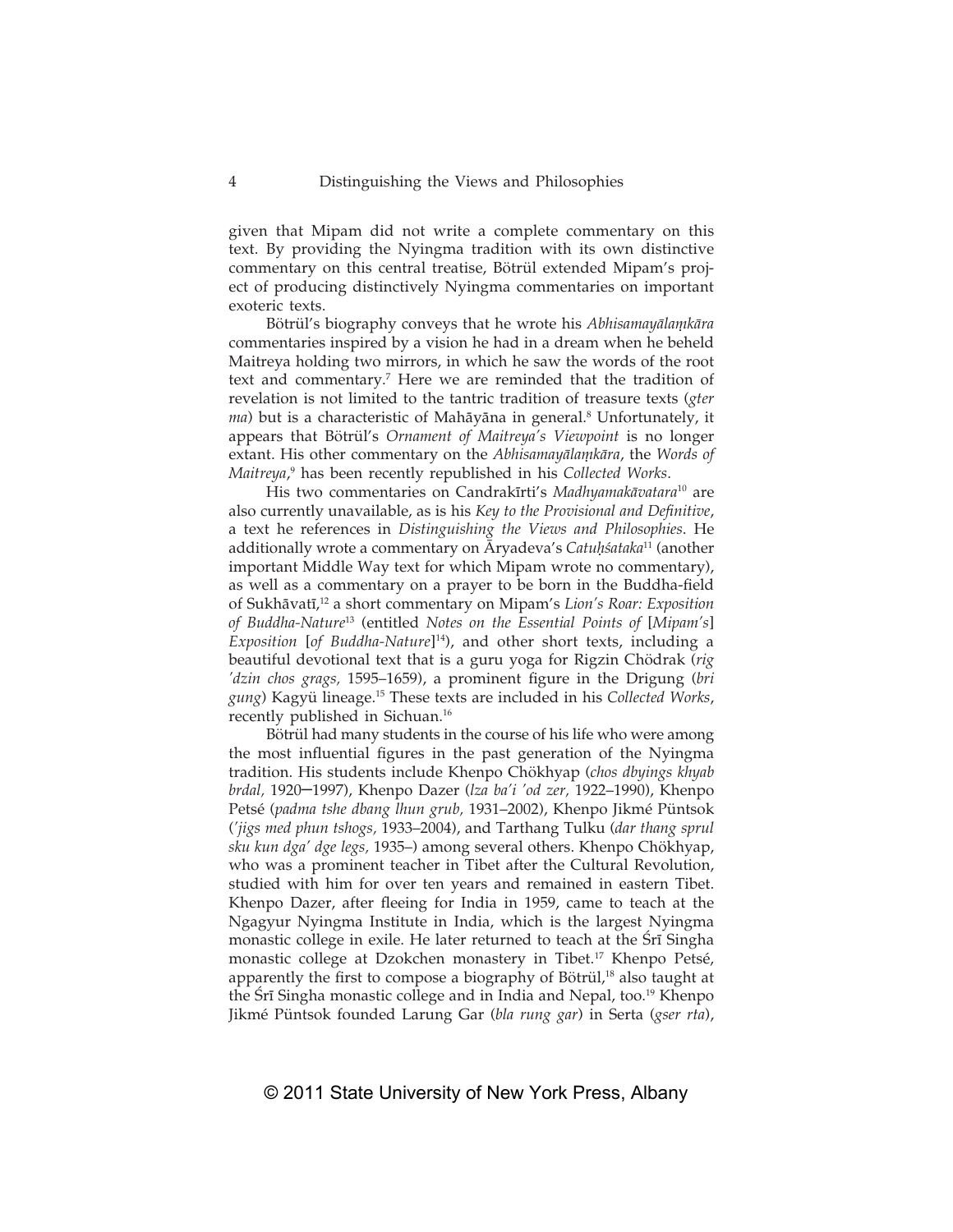a thriving Buddhist community in eastern Tibet that is currently the largest monastic college in the world.<sup>20</sup> Tarthang Tulku settled in the United States, $21$  and has been instrumental in publishing a number of Buddhist texts in Tibetan and English, including Tibetan editions of the root text and autocommentary of Bötrül's *Distinguishing the Views and Philosophies*.

*Distinguishing the Views and Philosophies* continues to be widely taught and studied in Nyingma monastic colleges across Tibet and India. In preparing my translation, I have had the fortune to consult an audio recording of a commentary on the text spoken by Bötrül's close student, Khenpo Chökhyap. Having access to Khenpo Chökhyap's commentary has given me a wonderful opportunity to delve deeply into this text, and the recording has been an invaluable source for identifying other traditions that Bötrül frequently cites, but without mentioning names. Before turning to the contents of the text, I will offer an account of Bötrül's life.

# Life of Bötrül

Typical of Tibetan biographical accounts, or hagiography (*rnam thar*), the events of Bötrül's life portayed in his biography are embedded within a mythos of Buddhist culture in Tibet.<sup>22</sup> In a land of divine intervention—of miracles, visions, and prophecies—no events are left to mere chance. In light of this, these accounts perhaps tell us more about the context of Bötrül's life than a rigidly "historical" list of names and dates. I will now present some of the important events in Bötrül's life as they are conveyed in his biography.

Bötrül was born in Dakpo<sup>23</sup> in central Tibet in 1898. He was the oldest of four children and had two brothers and a sister. He was a remarkable child; there are even said to be handprints that he left in rocks while playing as a child, like impressions in the mud that can be seen today. $24$ 

As a boy, Bötrül studied with his father, who was a tantric practitioner, at Benchok hermitage (*ban cog ri khrod*). From his father, he learned to read, and he also received empowerments, reading transmissions, and instructions. His father told him that he should go to Domé (*mdo smad*) to study, but his father did not have provisions to provide for him, such as food or a horse. Instead, his father gave him a skull cup and told him that if he did not lose it, he would not go without food and clothing.25

When Bötrül was about fifteen, his father passed away, at which time auspicious signs of rainbow lights are said to have appeared in the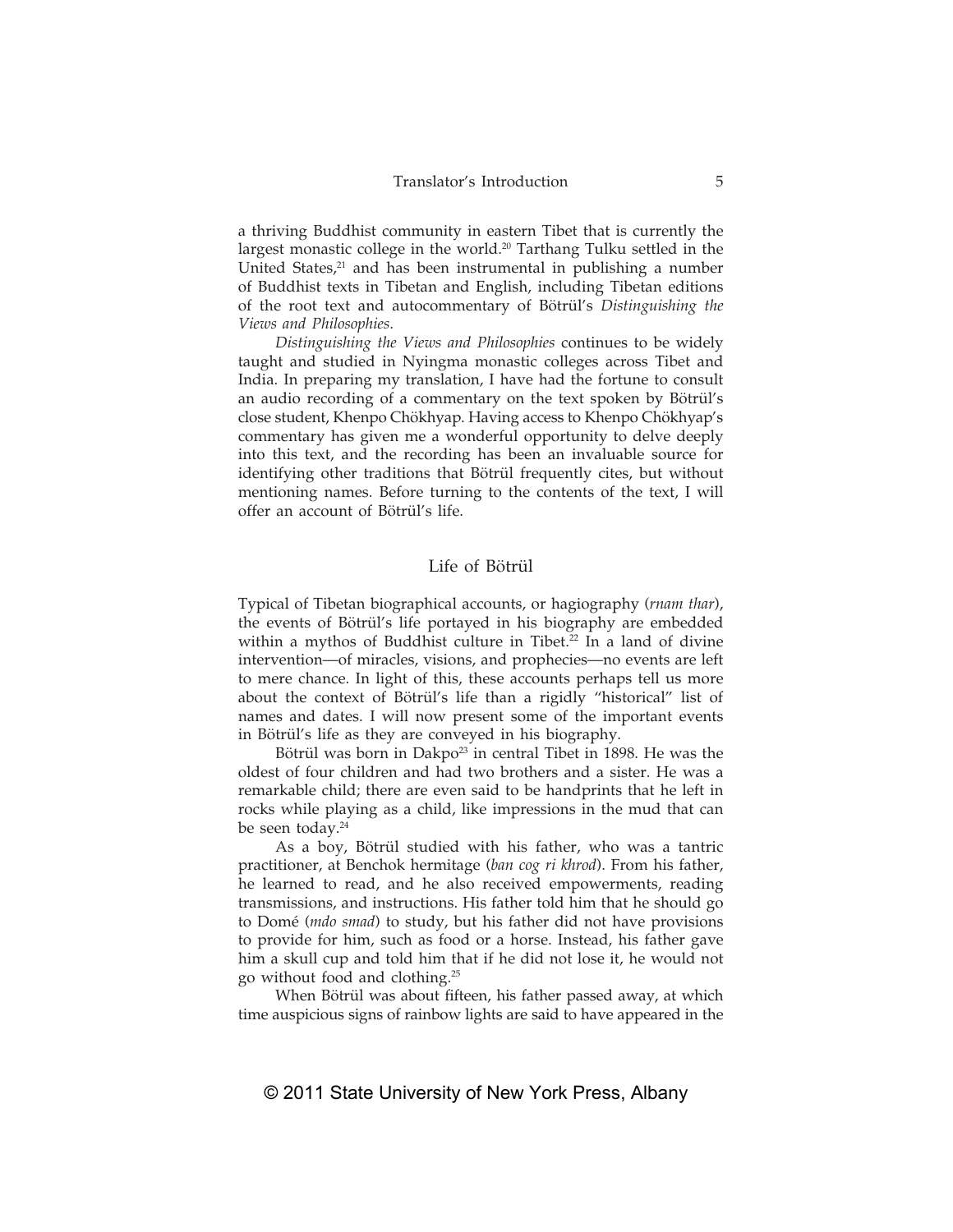sky. When his father was on his deathbed, he told his son that he should go to Kham (*khams*). Based on this—and the fact that from a young age, whenever he heard the name "Kham Dzokchen," he had a special feeling from the awakening of his predispositions—he felt compelled to go to Kham. He asked his mother for permission to go; however, she did not grant it. She told him that he would have to stay because she had a dream that she thought might be a bad sign: some riders (*skya mi*) had carried off a crystal stūpa that she had in her hand.<sup>26</sup>

Around the year 1916, he again asked his mother for permission to leave, this time for permission to go to nearby Lhasa on a pilgrimage. Instead of going to Lhasa, however, he secretly ran off to Kham with some pilgrims from there. At one point on the way to Kham, he stayed at an old woman's house. She told him not to stay long, but to go on quickly. She then gave him a big sack of dried meat to offer for teachings. When he later got to Kham, this offering for teachings turned out to be very beneficial. Later when he was staying in Drigung (*bri gung*), he thought that this old woman was probably a divine emanation.<sup>27</sup>

He arrived at the Sri Singha monastic college at Dzokchen where he studied with Khenpo Tupten Nyendrak (*mkhan chen thub bstan snyan grags*) and Khenpo Genam (*rto ru mkhan po dge rnam*) beginning with the *Bodhicaryåvatåra*. In his time there studying, he did not even take tea breaks; he just drank cold water mixed with roasted barley flour for both food and drink.<sup>28</sup> Due to the fact that he was very young, and far away from his homeland, he could not provide provisions for his studies. He underwent incredible hardships reminiscent of the life story of Milarepa.<sup>29</sup> Since he had ragged clothes, some shameless monks ridiculed him. However, when they got to the Wisdom Chapter of the *Bodhicaryåvatåra*, he was the most intelligent student, and the harassment stopped.<sup>30</sup>

He took full ordination from Abu Lhagong (*a bu lha dgongs*) and received the name "Tupten Shedrup Tösam Gyatso" (literally, "ocean of study, contemplation, explanation, and practice of the Buddha's teachings"). For his entire life, he upheld the foundation of the Vinaya discipline, such as not eating after noon.<sup>31</sup> The Fifth Dzokchen Rinpoché, Tupten Chökyi Dorjé, recognized him as an incarnation of a sacred being, and henceforth, everyone called him "Bötrül" ("the incarnate lama from [central] Tibet"). He received many empowerments, reading transmissions, and instructions from Dzokchen Rinpoché—foremost of which he received was Longchenpa's compilation called *Heart Essence in Four Parts* (*snying thig ya bzhi*).32

He had great confidence in Mipam's tradition, and decided that it was indispensable for him to meet a teacher who upheld Mipam's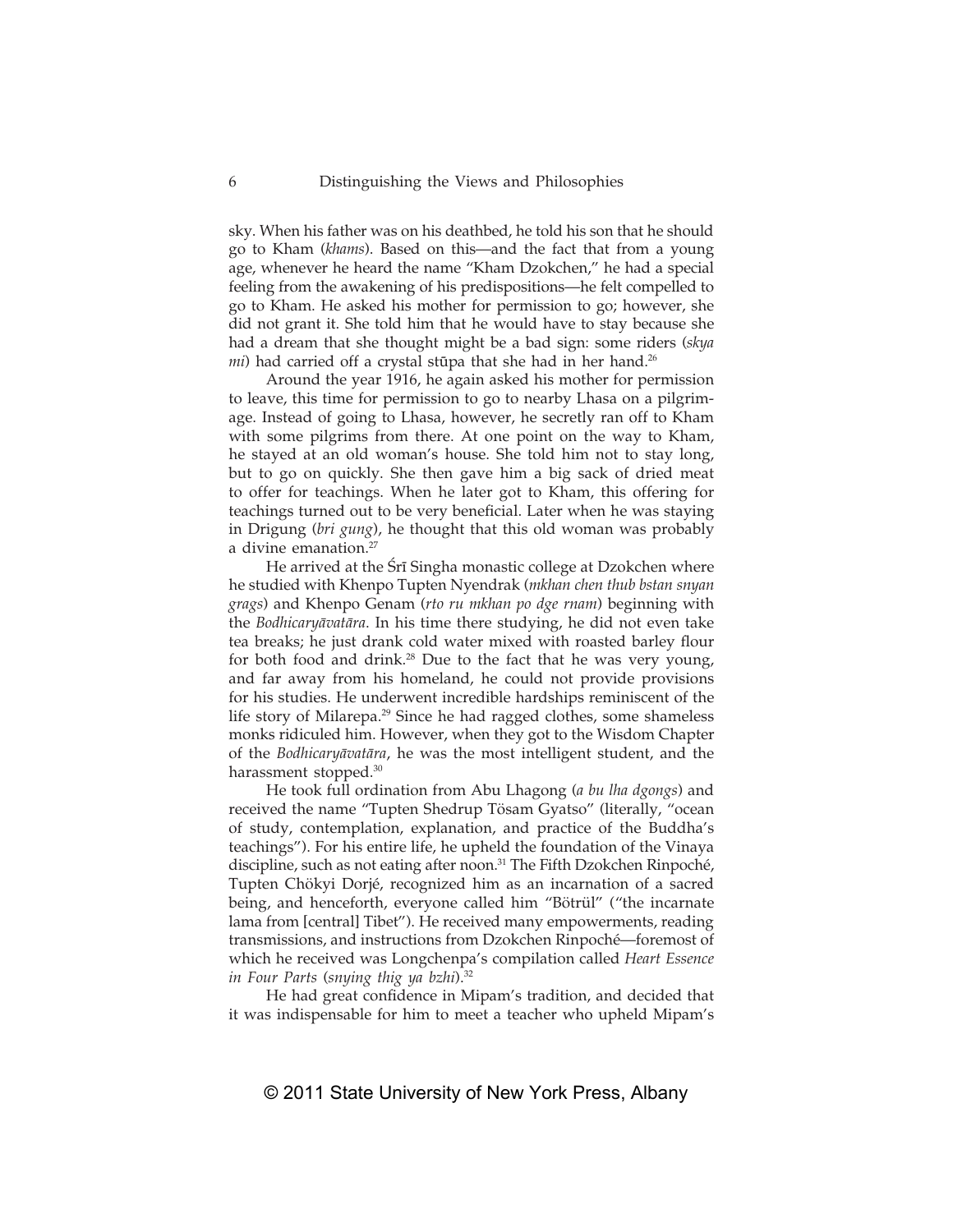own tradition.33 Dzokchen Rinpoché told him that it would be good to go to Dzatö (*rdza stod*), where Khenpo Künpel (*kun bzang dpal ldan,* 1870/2–1943) was staying.34 Khenpo Künpel, who taught at Gegong (*dge gong*) Monastery, was a direct disciple of both Peltrül (*dpal sprul o rgyan chos kyi dbang po,* 1808–1887) and Mipam.

Bötrül went to meet Khenpo Künpel on a very auspicious occasion. He arrived carrying a sack, and Khenpo Künpel recognized Bötrül as an incarnation of Peltrül. Previously, when Peltrül was about to die, Khenpo Künpel requested him to come back soon. He asked Peltrül how to find his reincarnation, but Peltrül replied that he was not going to have a reincarnation. He then told Khenpo Künpel that he need not look for his reincarnation, but said, "It is certain that a monk carrying a sack will arrive whom you think is me—claim him." This turned out to be Bötrül.<sup>35</sup>

Khenpo Künpel taught Bötrül the texts of Longchenpa, Rongzom, Peltrül, and mainly those of Mipam. When Khenpo Künpel was dying, he told Bötrül to take over the responsibility of teaching at Gegong Monastery, which Bötrül did.36

One day at Gegong Monastery, a strange bird perched on the roof of a house and made various sounds. The bird spoke in *dākinī* language—telling Bötrül that his teacher from a previous life was in Domé, and that he should go there and "eliminate superimpositions regarding the instructions." He wondered which teacher was in Domé, and then realized that Chöying Rangdröl (*chos dbyings rang grol,* 1872–1952) was teaching the Great Perfection there; so Bötrül prepared to leave for Serta in Domé.37

He met Chöying Rangdröl, and they compared experiences and had discussions about the Buddhist vehicles in general, and the Great Perfection in particular. There, Bötrül was able to "eliminate superimpositions regarding the quintessential instructions." Chöying Rangdröl praised Bötrül's knowledge of Mipam's tradition, and Bötrül stayed there for a few months teaching to the monastic community. He taught texts such as Mipam's *Overview: Essential Nature of Luminous Clarity*<sup>38</sup> and *Lion's Roar: Exposition of Buddha-Nature.* Also, it was at this time that he wrote his *Notes on the Essential Points of* [*Mipam's*] *Exposition* [*of Buddha-Nature*]. After he had accomplished the purpose of his visit, he went back to Gegong monastery. On the way back, he cried at the top of the mountain when Chöying Rangdröl's house was no longer in sight.<sup>39</sup>

He continued to teach at Gegong monastery, giving empowerments, reading transmissions, and instructions on the *Kålacakra* and the *Heart Essence in Four Parts*, among others. He came a few times to the hermitage at Padma, at the request of Khenpo Petsé, and also visited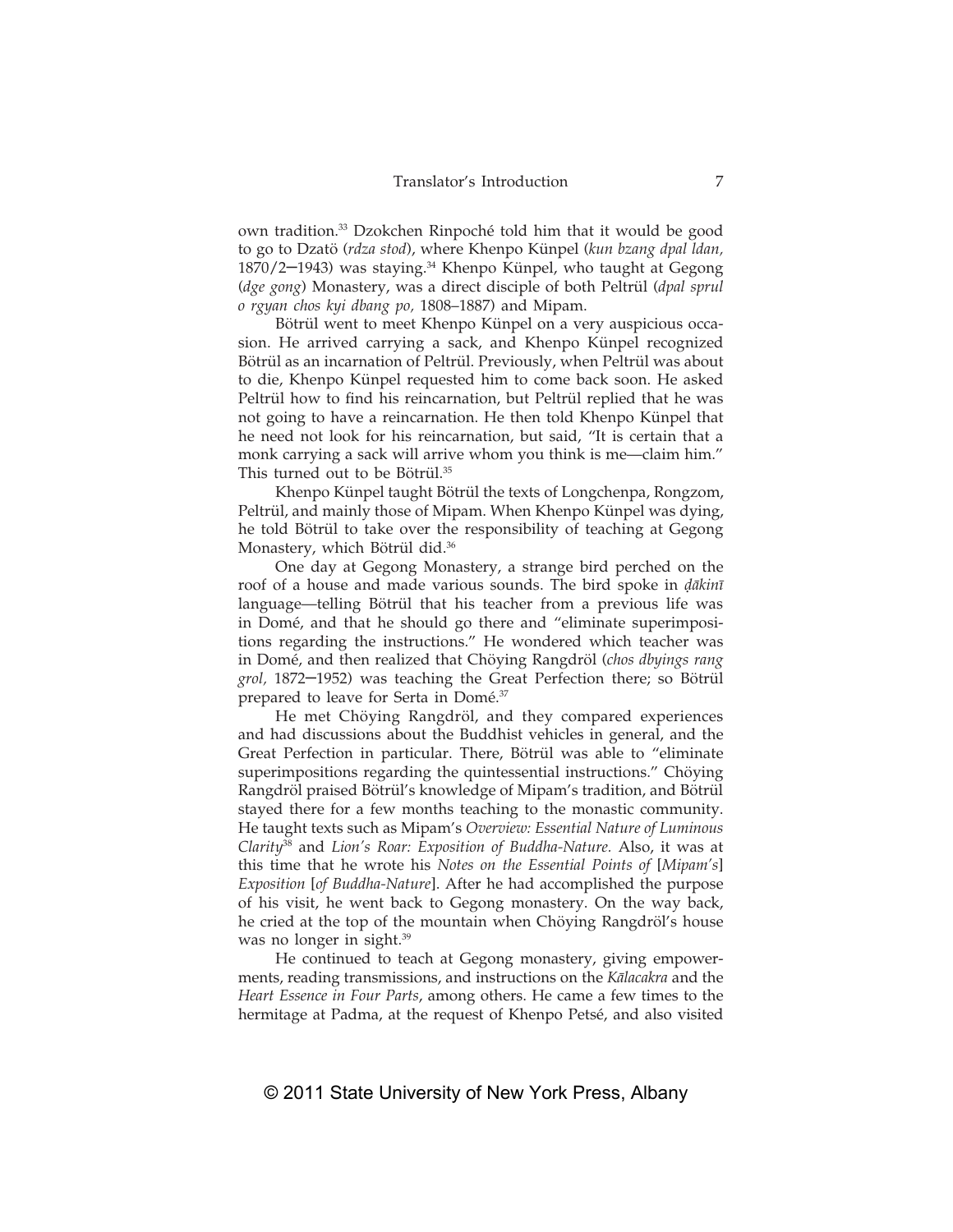Kahtok (kah thog) monastery. He also visited Zhechen (*zhe chen*) monastery at the request of Zhechen Kongtrül (*zhe chen kong sprul padma dri med,* 1901–1960), and stayed at Zhechen teaching for some time.<sup>40</sup>

Bötrül also visited monasteries of other sectarian traditions in the direction of Sershül (*ser shul*) monastery. He discussed philosophy with many renowned scholars in other traditions such as Litang Lekden (*li thang legs ldan*). He debated with many scholars about the fine points of scripture and philosophy; in the end, it is said that he left his opponents "with nothing to say."<sup>41</sup>

After spending nearly thirty years in Kham, the Sixth Dzokchen Rinpoché, Jikdral Jangchup Dorjé (*'jigs bral byang chub rdo rje,* 1935– 1959), told Bötrül that his mother was sick, and that her doctor wanted to see him. Dzokchen Rinpoché told him that it would be good to go back to central Tibet soon. Since Bötrül's eyes were quite bad, he had previously wanted to go back to central Tibet to seek medical attention. He had asked Khenpo Tupten Nyendrak several times for a divination about his trip, but it had not turned out well. This time he asked again for a divination, and Khenpo Tupten Nyendrak said that this divination showed it to be a good time for him to  $g_0$ .<sup>42</sup>

Around 1957, two years before the Tibetan uprising against the Chinese in Lhasa, he left for central Tibet with many monks and attendants. When he got to Drigung, Khenpo Ayang Tupten (*a yang thub bstan*), a student of the famed Khenpo Zhenga (*mkhan po gzhan dga',* 1871–1927), was teaching at the monastic college there. This Khenpo, along with the head monastic office at Drigung, requested Bötrül to stay there and teach. He declined, saying that he needed to go on to see his mother. However, it then snowed many times, making the road between Drigung and Dakpo treacherous. Seeing it as a sign that he should stay, he thought the snowfall was due to the miraculous power of Achi (*a phyi*), the Drigung protector deity.43

He stayed at Drigung for a little over a year teaching at the Nyima Changra (*nyi ma lcang ra*) monastic college. While there, he had a vision of Achi and composed a ritual text for propitiating her.<sup>44</sup> The next year, in 1958, he finally got on his horse and went to Dakpo to see his mother. When he arrived, however, his mother had already passed away. He performed the ritual offerings of the *Peaceful and Wrathful* (*zhi khro*) and gave teachings and empowerments there in his birthplace. He then returned to continue teaching at the monastic college at Drigung.45

He had taught at Drigung for nearly three years when the uprising occurred in central Tibet in 1959. Many Tibetan lamas, such as his student Khenpo Dazer, who had accompanied him to central Tibet from Kham, left for India during this violent time. Bötrül fled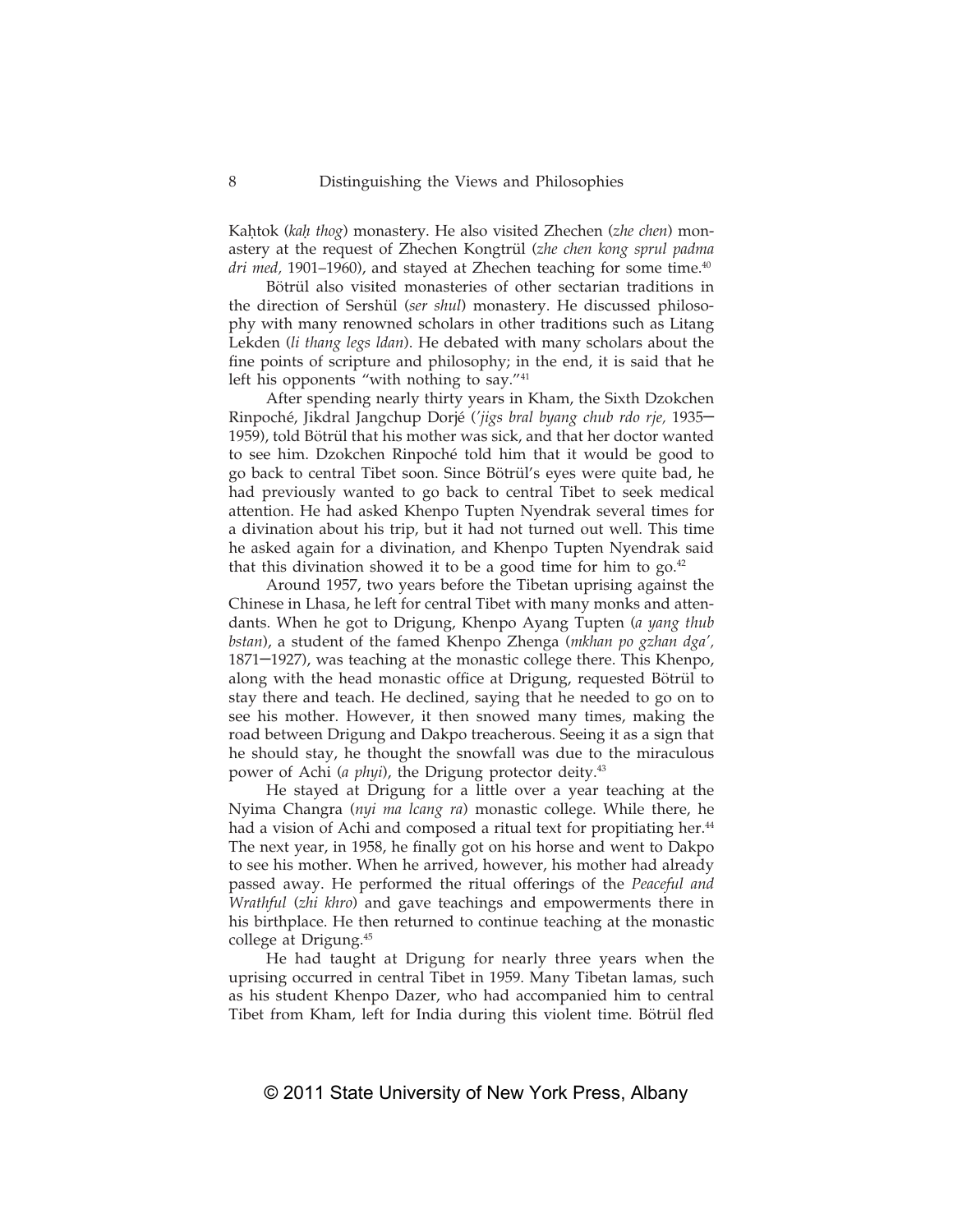northwest, toward Nakchu (*nag chu*), and stayed near Begu (*be gu*) monastery.46

He died in that year, in the morning of the full-moon day of the ninth lunar month. He passed away sitting in meditative posture, as if he had no sickness. When he died, some local people saw white lights and rainbow lights in the sky, and many other miraculous signs such as the red form of a bird flying toward the west. $47$ 

When we consider the details of Bötrül's life, we may find ourselves struck by the fact that the philosophical rigor of such a scholar takes place in a world where rational philosophy and magic appear to coexist seamlessly. This is a striking feature of the rich culture of the Tibetans, the "civilized shamans,"48 where a sophisticated intellectual tradition is embodied within scholars who, along with rigorous rational analyses, participate in a richly mythic dimension of reality. We can see how Bötrül's life is depicted against a backdrop of a divine landscape—a world seen to be alive and pregnant with symbolic meanings. This is not only evident in the way that others viewed him, but also in his own reflections on the events portrayed in his life story. We also find here a moving story of a man who underwent great hardships far from his homeland in order to study Buddhism. In any case, a tangible result of this remarkable individual's life is present in the texts he left behind.

# Summary of Important Issues in *Distinguishing the Views and Philosophies*

The bulk of *Distinguishing the Views and Philosophies* is structured into three main sections: the ground, the path, and the fruition. The ground can be said to deal with ontology, what is; the path depicts the (apparent) process of transformation, how one becomes a Buddha; and the fruition concerns eschatology, the end result of a manifest Buddha. Or, as Bötrül states it: the ground is the unity of the two truths (relative and ultimate); the path is the unity of the two accumulations (merit and wisdom); and the fruition is the unity of the two exalted bodies (Form Bodies and Truth Body). I will briefly summarize some of the topics that he addresses in the text.

In one of the first sections of the text, Bötrül distinguishes the Mahāyāna from the Hīnayāna. He makes a distinction between the Mahāyāna and Hīnayāna by means of:

 1. the view—whether or not it has perfected the twofold selflessness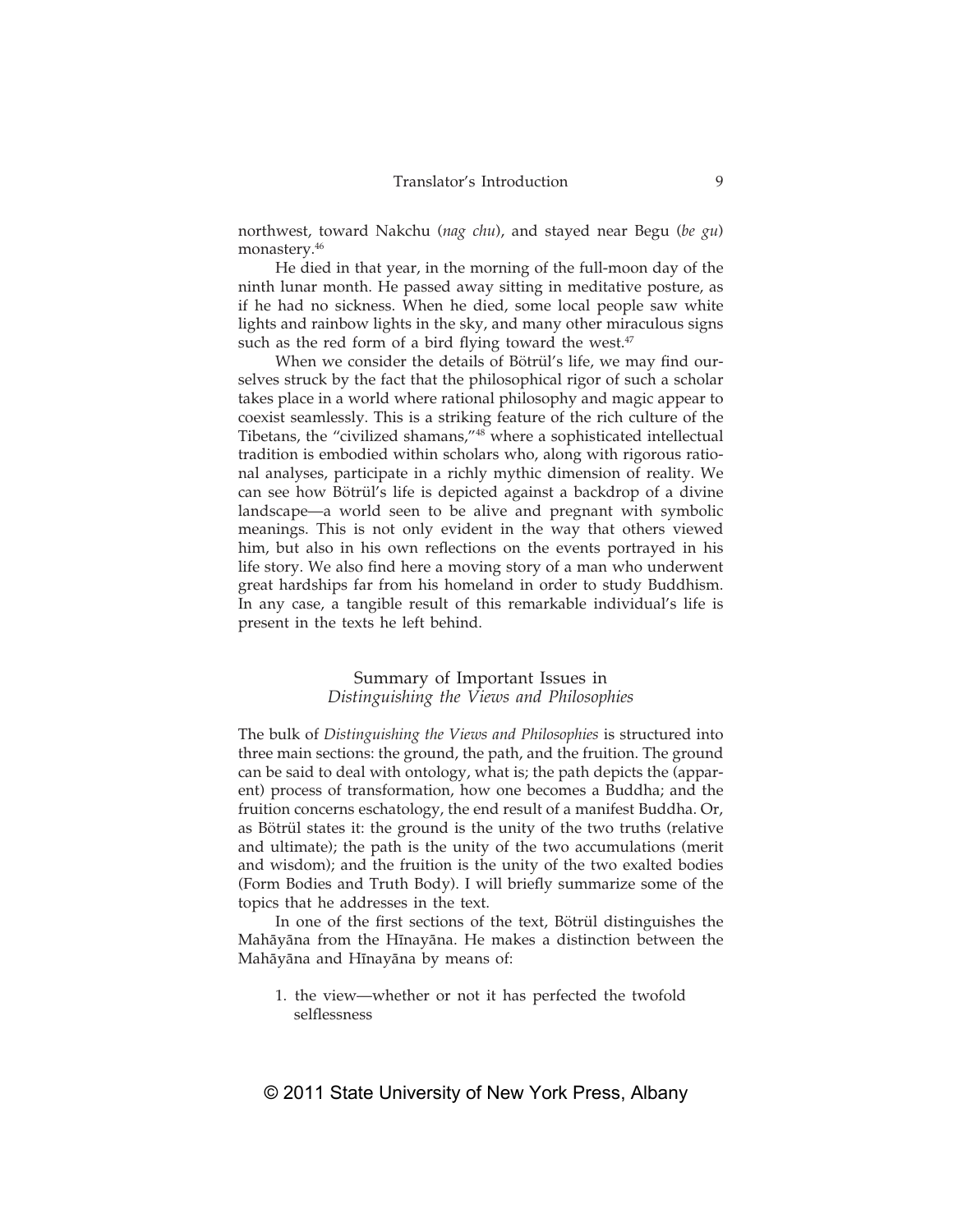### 10 Distinguishing the Views and Philosophies

- 2. the meditation—whether or not its method and insight are exceptional
- 3. the conduct—whether or not it is endowed with the six transcendent perfections, and
- 4. the fruition—whether or not it accomplishes the great awakening

Throughout his text, Bötrül primarily deals with distinctions in the view. In terms of the view, he distinguishes Mahåyåna from the Hīnayāna by means of the Mahāyāna realizing the view (1) clearly, (2) extensively, and (3) completely. He uses these same three elements to distinguish Sūtra and Mantra: in Mantra, luminous clarity ('od gsal) is shown (1) clearly, (2) extensively, and (3) completely. However, in Sūtra, it is merely shown  $(1)$  by means of a metaphor,  $(2)$  as a brief summary of the possession of Buddha-nature, and (3) as a mere luminous clarity that is the suchness of mind.

Early in the text, an important topic he discusses is valid cognition (tshad ma, pramāņa), the theory of knowledge. He states that different views and philosophies developed in Tibet because of the different presentations of valid cognition. Thus, valid cognition is the key factor by which he distinguishes the different views of Buddhist sects in Tibet.

Following Mipam, he delineates four valid cognitions: two that are ultimate and two that are conventional. The two ultimate valid cognitions are respectively based on (1) the uncategorized, or nonconceptual, ultimate (*rnam grangs ma yin pa'i don dam*) and (2) the categorized, or conceptual, ultimate (*rnam grangs pa'i don dam*). The categorized ultimate is an absence, the lack of true existence; in contrast, the uncategorized ultimate is beyond the mind and so is not even a negation. These two ultimate valid cognitions are particularly important in philosophical discourses pertaining to Sūtra, and are also the primary means of distinguishing Svātantrika and Prāsangika in this Nyingma tradition.

The two conventional valid cognitions are: (1) confined perception (*tshur mthong*) and (2) pure vision (*dag gzigs*). Confined perception is the domain of ordinary modes of being in the world. The domain of pure vision, on the other hand, pertains to an undistorted reality of authentic experience—the culminant experience of postmeditation. The conventional valid cognition of pure vision is particularly important in tantra, as the means to legitimate a divine reality.

In contrast to pure vision, confined perception concerns ordinary experiences of the world, those which are distorted and dualistic. While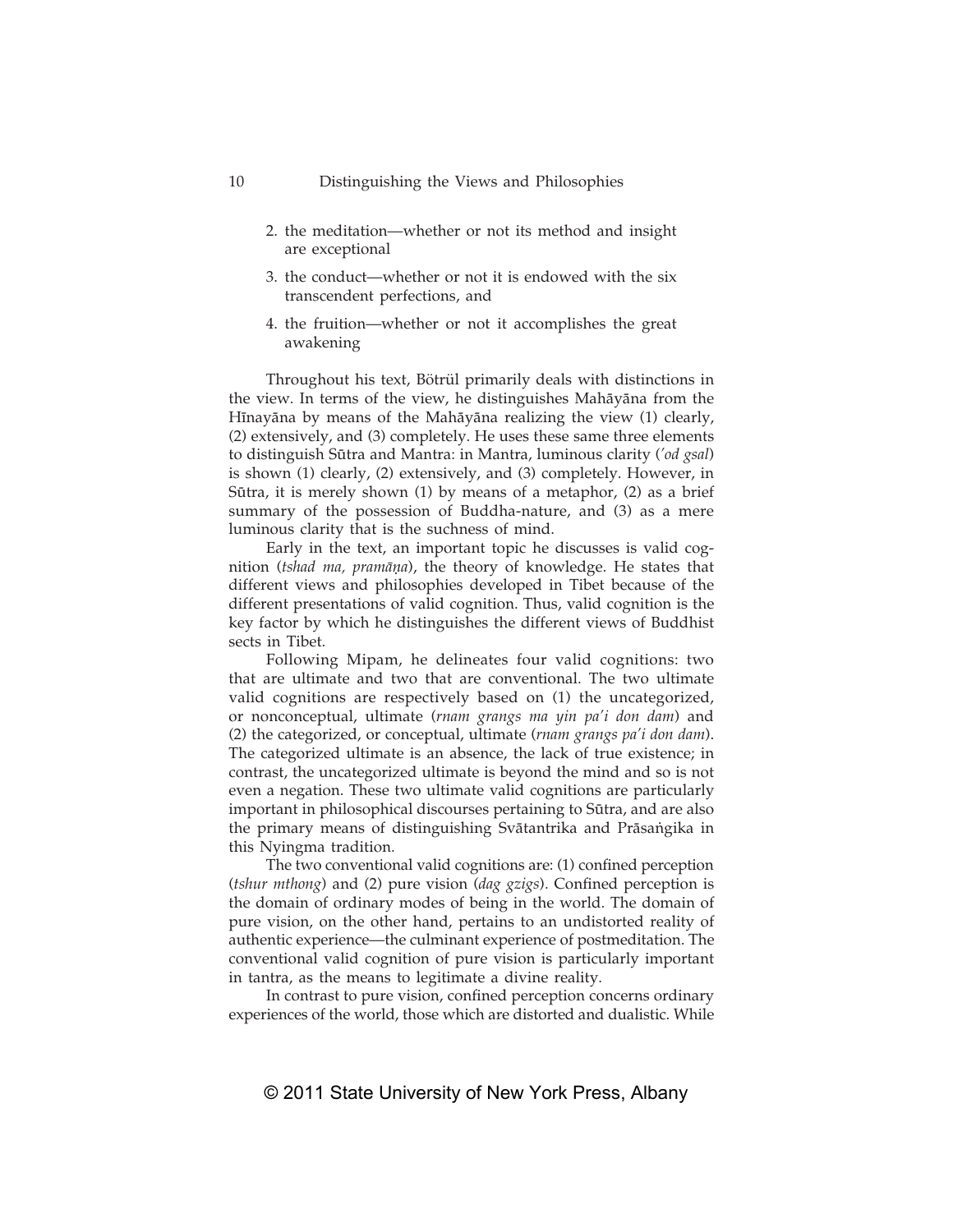there is a degree of validity to ordinary experience, like seeing a rope in front of you as a rope and not a snake, in the end even our ordinary perceptions of a rope do not remain valid. That is, an ordinary experience of the world (for example, as a separate self interacting with an external world) is only true as long as we sustain the working assumptions of *saμsåra*—namely, ignorance. When our ignorant perspective, our "confined perception," gives way to a divine world of pure vision, the ordinary world will no longer be ordinary or valid for us; rather, we will inhabit a world that is divine, a world that is pure. Bötrül describes the conventional valid cognition of confined perception as that which is laid out in the works of Dharmakīrti (600–660), who had articulated a sophisticated system of knowledge in his texts on valid cognition. The conventional valid cognition of pure vision, on the other hand, he says is found in such texts as the *Uttaratantra*, and in tantras such as the *Guhyagarbhatantra*.

The fourfold scheme of valid cognition adds a second tier to each of the Buddhist two truths; thus, there are two tiers of the two truths. The second tier plays an important part in his comprehensive interpretation of Buddhism—an interpretation that integrates valid cognition, the Middle Way, and tantra. Incorporating the discourse of tantra within a comprehensive theory of knowledge is an important part of his exegesis, and is a principal factor that distinguishes the Nyingma view.

We can see how this comprehensive approach to truth plays out in his interpretation of Candrak $\tilde{r}$ rti (600–650), the definitive voice of Prāsangika-Madhyamaka in Tibet. Bötrül points out that Candrakīrti's explicit characterization of the two truths—the ultimate as "the object of authentic seeing" and the relative as "false-seeings"49—is incomplete.

| Valid<br>Cognition | <b>Type</b>            | Domain of<br><i><b>Observation</b></i> | <b>Primary Associations</b> |
|--------------------|------------------------|----------------------------------------|-----------------------------|
| Conventional       | confined<br>perception | way things<br>appear                   | Sūtra (Dharmakīrti)         |
|                    | pure vision            |                                        | Mantra (Guhyagarbhatantra)  |
| <b>Ultimate</b>    | uncategorized          | way things are                         | Prāsangika (Candrakīrti)    |
|                    | categorized            |                                        | Svātantrika                 |

Table 1. Two Truths and Four Valid Cognitions

The dotted line represents that while there is a provisional distinction between the two truths (appearance and emptiness), in fact they are a unity.

# © 2011 State University of New York Press, Albany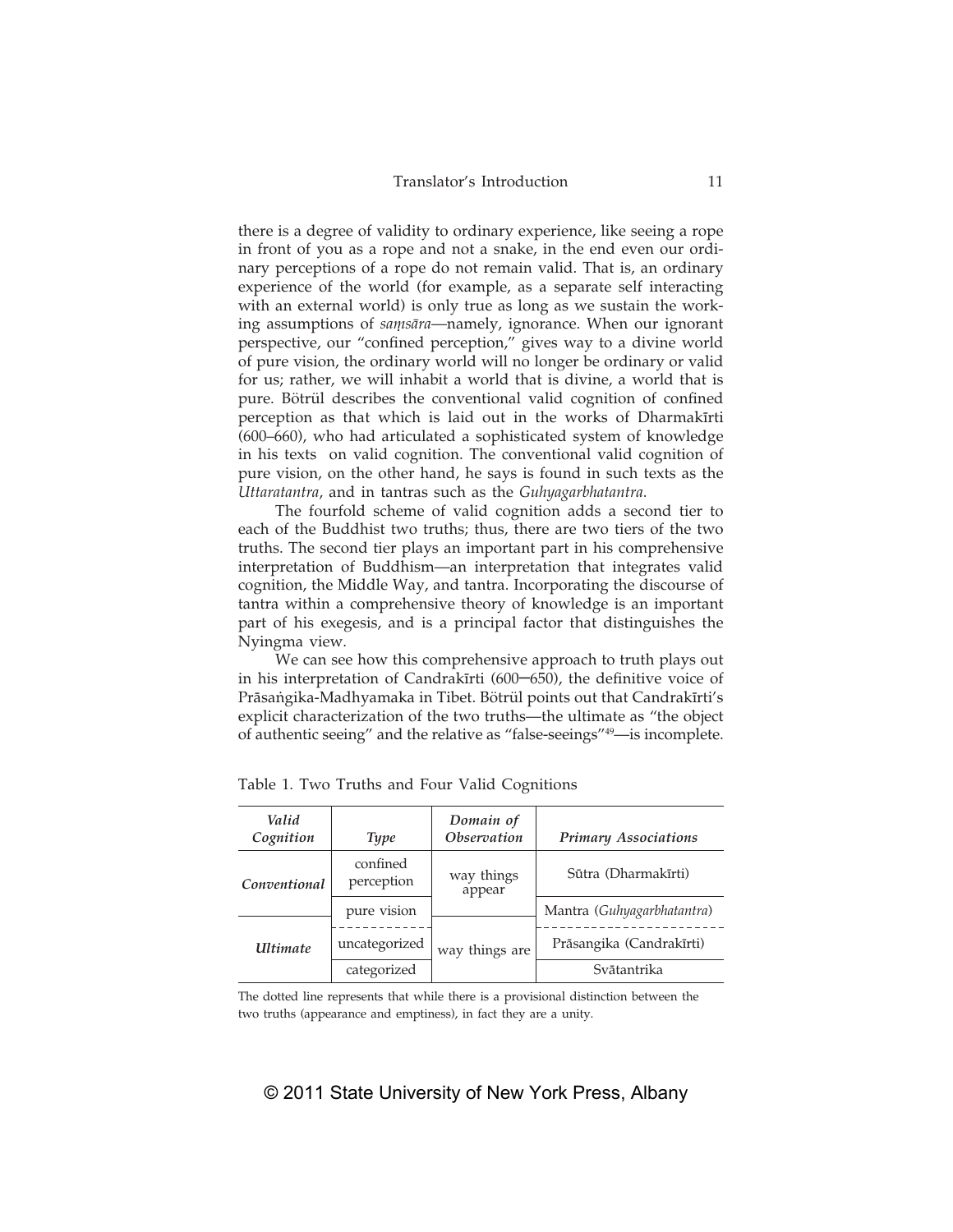He says so because this characterization only encompasses the ordinary way that non-Buddhas understand, not the extraordinary way of the Buddha's wisdom. That is, in contrast to ordinary beings, Buddhas fully know both truths simultaneously, without separating meditative equipoise and postmeditation. For this reason, in the way Bötrül characterizes the ultimate truth, he says that the ultimate is beyond the domain of the distorted mind, but not beyond the domain of undistorted wisdom. Also, he defines the relative truth as the domain of mind in general—undivided into mind and wisdom, because both confused sentient beings and enlightened Buddhas perceive the relative truth (by mind and wisdom respectively).

Here we can see the importance of distinguishing between truth from (1) a *Buddha-centric* presentation, which emphasizes reality as known by a Buddha, and (2) a *sentient being-centric* presentation, which emphasizes reality as seen by benighted sentient beings. Bötrül wants an interpretation that accounts for both, and the two tiers of the two truths provide him with a perspectival means to do so. The integration of different perspectives on truth—the Buddha's, bodhisattvas', and sentient beings'—is a central issue that confronts all commentators who seek to articulate a unified and consistent Buddhist tradition. Significantly, the distinctive ways these perspectives are weighted is a primary factor that distinguishes the different Buddhist sects in Tibet. As such, rather than a radical disparity between traditions, as is often conveyed in the polemics of sectarian rhetoric, the distinctions between the sects in Tibet can be seen as one of *emphasis*—an emphasis on a certain perspective, or a particular aspect, of a Buddhist worldview.

In solely a sentient being-centric discourse, there is a danger of confining reality to mistaken perceptions—as inescapably caught up in a self-spun web of conceptual constructs. An appeal to a Buddhacentric presentation supplements this. However, a presentation that solely describes reality in terms of a Buddha's experience, without reference to a world as perceived by sentient beings, loses grounding in an inconceivable realm without any verifiable criteria for truth. Bötrül, following Mipam, seeks to forge a middle way between these two polarities. An important means for doing this is through a presentation of the two truths, and in this particular case, two models of the two truths. His presentation of the two truths is found in the first major section of the text: the ground.

### *Ground: The Unity of the Two Truths*

Bötrül discusses the two truths in the section on the ground of the Middle Way, which is the longest section of the book comprising

# © 2011 State University of New York Press, Albany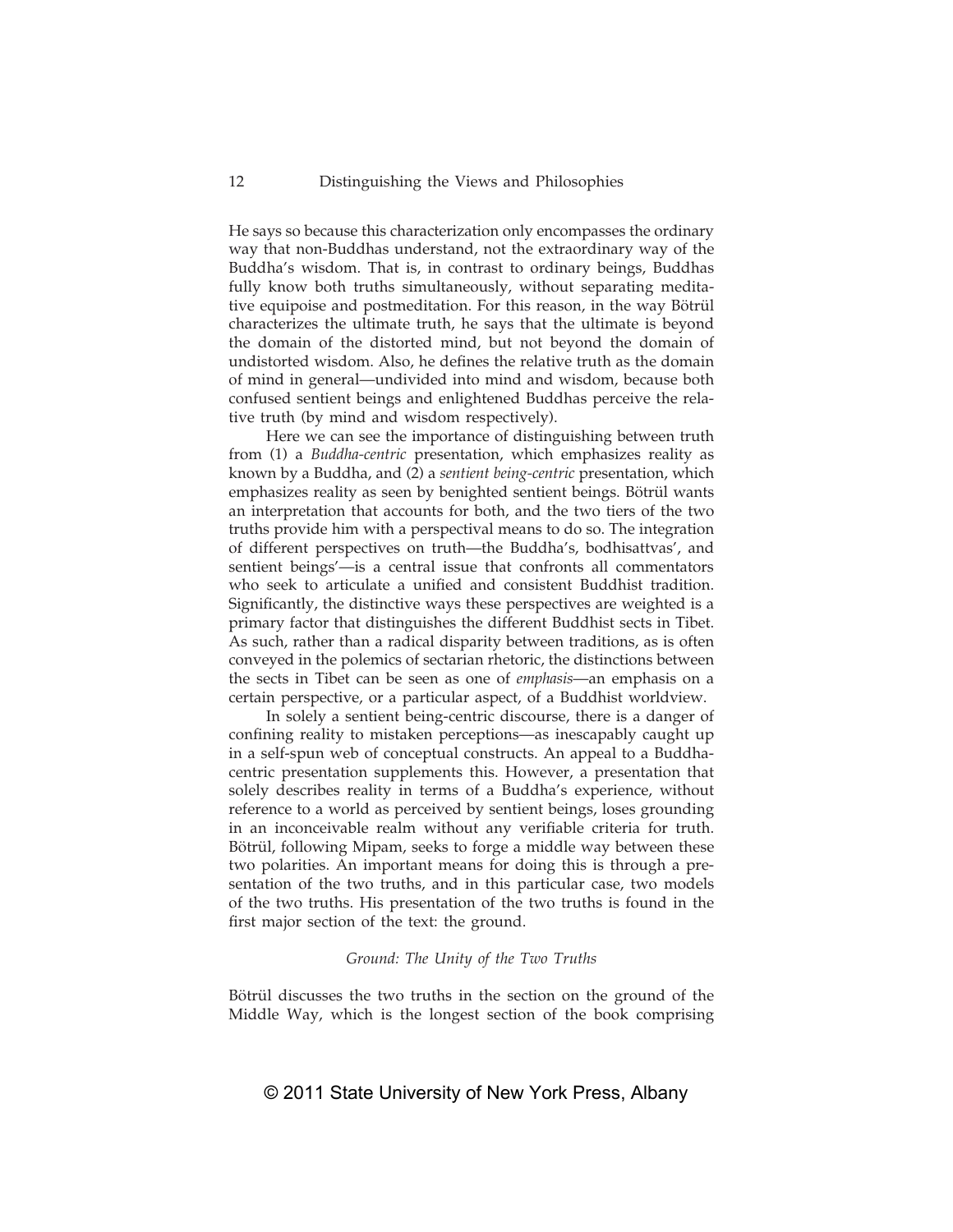nearly one half of the entire text. The central topic of this section is a twofold delineation of the two truths into (1) the two truths as appearance/emptiness (*snang stong bden gnyis*) and (2) the two truths as authentic/inauthentic experience (*gnas snang bden gnyis*). The former scheme delineates ultimate truth in terms of the mode of reality (*gnas tshul*)—the way things are—as known by ultimate valid cognition. The latter scheme delineates ultimate truth in terms of the mode of appearance (*snang tshul*)—the way things appear—as known by conventional valid cognition. This twofold delineation of the two truths, which follows Mipam's presentation, is an important means by which Bötrül offers a unified interpretation of Buddhist doctrine.

Bötrül states that the first two-truth model (appearance/emptiness) is the one found in the middle wheel of sūtra and in Candrakīrti's *Madhyamakåvatåra*—the doctrines that treat *the explicit teaching of emptiness*. The second two-truth model (authentic/inauthentic experience) is the one found in the last wheel of sūtra and in the *Uttaratantra*—the doctrines that deal with *the explicit teaching of the appearing aspect of Buddha-nature*. The harmony between the *Madhyamakåvatåra* and the *Uttaratantra*, as noncontradictory texts, is an important theme in this section on the ground. A central issue at stake here is the relationship between emptiness and Buddha-nature.

Based upon these two models of the two truths, Bötrül argues that there are two criteria for delineating the definitive and provisional meanings. Distinguishing the category of "the definitive meaning," as opposed to "provisional meanings," is a common means for Buddhists to distinguish what is really true from what is merely *provisionally*, or *heuristically* true. According to Bötrül, emptiness alone is the ultimate according to the appearance/emptiness model of the two truths, while anything that appears is a provisional meaning. However, according to the authentic/inauthentic experience model, pure appearances—deities, maṇḍalas, etc.—of authentic experience are the ultimate and thus the definitive meaning. In this way, he says that the middle wheel (emphasizing emptiness) and the last wheel (emphasizing appearance, or clarity) are both the definitive meaning.

Bötrül cites a delineation of the definitive meaning from middle wheel sūtras, such as the *Samādhirājasūtra*, in accord with Candrakīrti's statement in his *Madhyamakåvatåra:*

Whatever sūtras have a meaning that does not explain thusness,

Know these to explain the relative, what is provisional. Know those that have the meaning of emptiness as the definitive meaning.<sup>50</sup>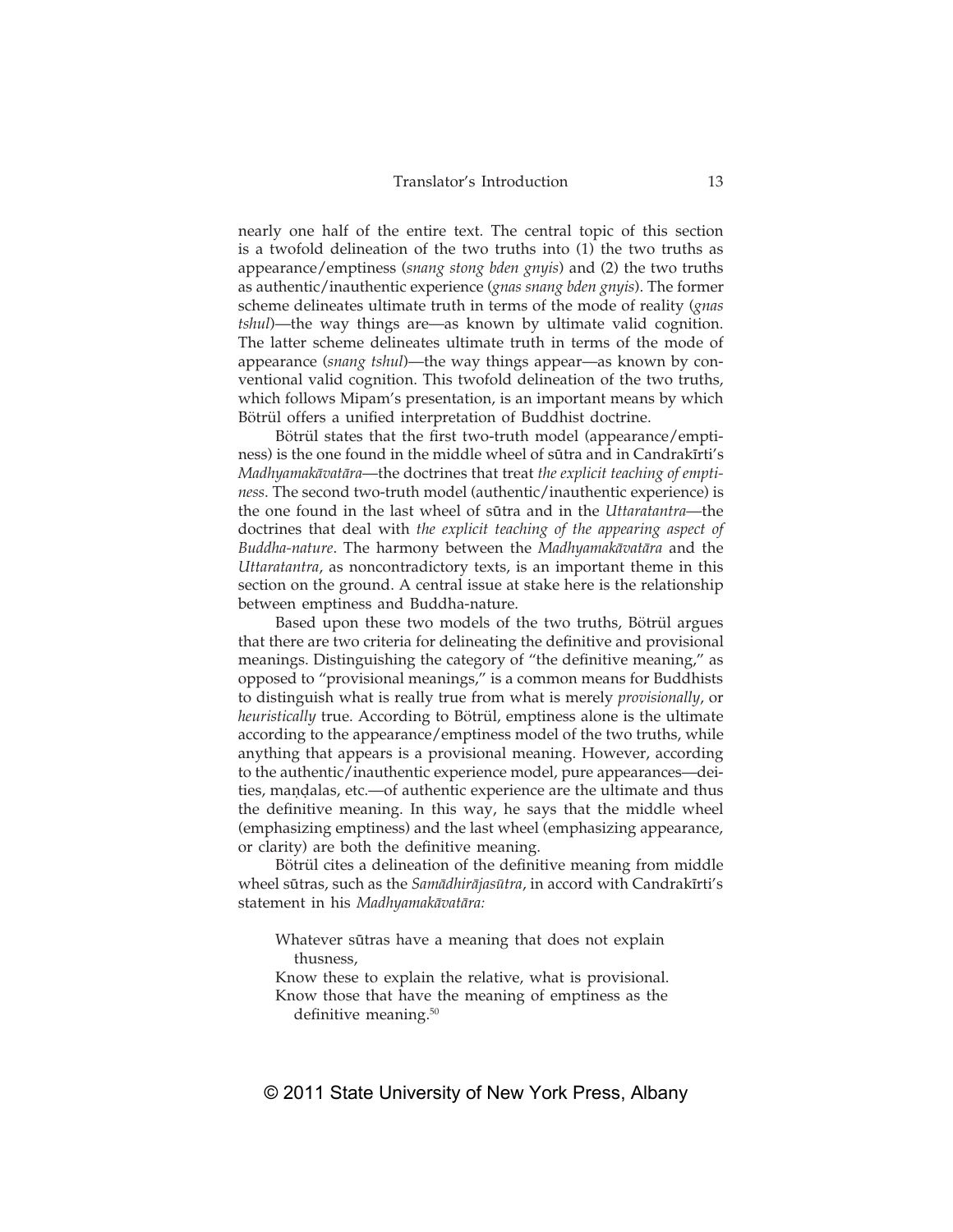Candrakīrti delineates the sūtras that mainly express the topic of emptiness as the definitive meaning, and sūtras that mainly express the topic of the relative truth as provisional meanings. Bötrül accepts this delineation and argues that just because appearances are provisional meanings according to this division, it does not follow that all appearances—pillars, pots, the presence of wisdom, etc.—are necessarily nonexistent conventionally.

In another delineation of the definitive meaning, he cites Buddha-nature Sūtras of the last wheel, such as the *Dhāraṇīśvararāja*. These sūtras treat the sequence of the three wheels of doctrine as a hierarchy, likened to the process of cleansing a jewel using progressively refined means. In this delineation, understanding emptiness in the middle wheel is seen as a step toward understanding the more complete representation of Buddha-nature in the last wheel. In this way, Buddha-nature is positioned as the most comprehensive disclosure of ultimate truth in sūtras.

Although he accepts sūtras of the last wheel as the definitive meaning, he makes a distinction within it. He separates the sūtras of the last wheel into those of (1) Mind-Only and (2) Middle Way. He states that the Mind-Only refers to the four Mind-Only Sūtras,<sup>51</sup> such as the *Saμdhinirmocana*—the tradition of vast activity—in which the definitive meaning is accepted as:

- sūtras that teach three consummate vehicles, and
- sūtras that mainly teach the three natures in the Mind-Only tradition.

In contrast, the Middle Way in the last wheel refers to the ten Buddha-Nature Sūtras,<sup>52</sup> such as the *Dhāraṇīśvararāja*—the tradition of profound view—in which the definitive meaning is accepted as:

- sūtras that teach a single consummate vehicle, and
- sūtras that mainly teach Buddha-nature.

In the Middle Way Sūtras of the last wheel, Buddha-nature—the unity of appearance and emptiness—is the definitive meaning.

Bötrül cites the *Uttaratantra*, which is a commentary on the Buddha-Nature Sūtras of the last wheel, to support that ultimate truth is not only a mere emptiness:

The basic element (*khams*) is empty of those adventitious [phenomena] that have the character of separability,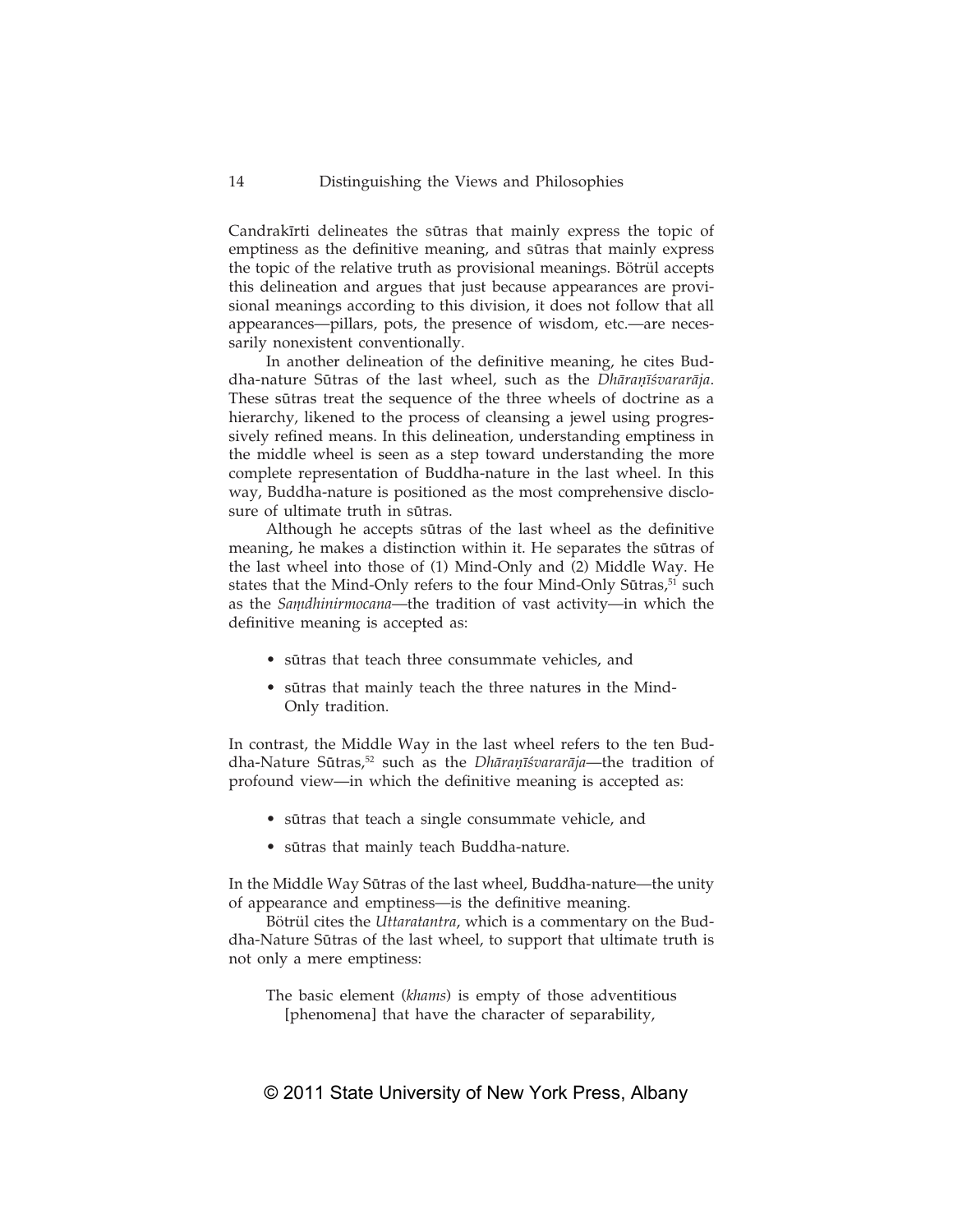But not empty of the unexcelled qualities that have the character of inseparability.53

He explains that the first line refers to the relative, and the second refers to the ultimate. Distorted phenomena, which are adventitious and separable from the nature of reality, are empty; they are the relative truth. The ultimate truth, however, is not empty of those qualities that are inseparable from the nature of reality.

In addition to the above stanza from the *Uttaratantra,* another source commonly cited to support the interpretation of the empty quality of Buddha-nature is found in Candrakīrti's autocommentary on the *Madhyamakåvatåra* (VI.95). In this citation, originally found in the *Lankāvatārasūtra*, Mahāmati asks the Buddha how Buddha-nature is different from the Self proclaimed by non-Buddhists, and the Buddha answers as follows:

Mahåmati, my Buddha-nature teaching is not similar to the non-Buddhists' declaration of Self. Mahåmati, the Tathågatas, Arhats, and completely perfect Buddhas teach Buddha-nature as the meaning of the words: emptiness, the authentic limit, nirvāṇa, non-arising, wishlessness, etc. For the sake of immature beings who are frightened by selflessness, they teach by means of Buddha-nature.<sup>54</sup>

Bötrül states that from the empty aspect, Buddha-nature is not like the Self of the non-Buddhists because it is inseparable from the great emptiness distinguished by the "three gates of liberation" (i.e., empty essence, signless cause, wishless effect). He says that from the aspect of appearance, Buddha-nature is not without qualities because it has a nature with the qualities of luminous clarity, distinguished by knowledge, love, and powers.

Thus, Buddha-nature is not like the Self of the non-Buddhists *due to its empty aspect*. The emphasis on the empty aspect of Buddhanature reflects the ultimate in the two truths of appearance/emptiness, which Bötrül delineates as the manner that Candrakīrti posits the two truths, in accord with the middle wheel. The *unity* of the empty and appearing aspects of reality, known in authentic experience, reflects the ultimate in the two truths of authentic/inauthentic experience, which he delineates as the manner that the two truths are posited in the *Uttaratantra*, in accord with the last wheel. In this way, he integrates Candrakīrti's treatment of Buddha-nature in the *Madhyamakāvatāra* (which emphasizes the *empty* aspect) with the description from the *Uttaratantra* (which emphasizes the aspect of *appearance*).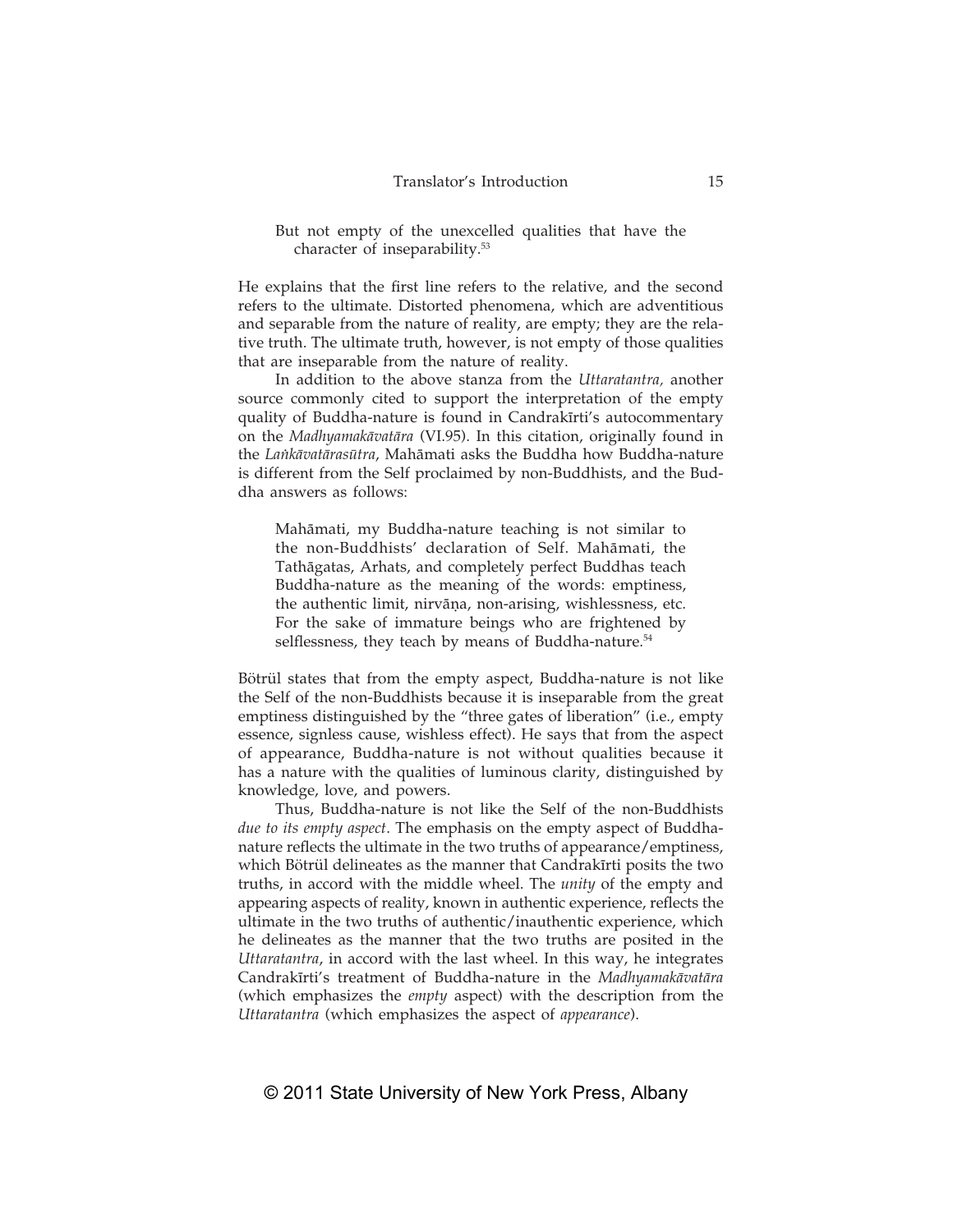16 Distinguishing the Views and Philosophies

Moreover, Bötrül regards both the *Madhyamakåvatåra* and *Uttaratantra* as expounding the view of Prāsangika-Madhyamaka. He states that a unique quality of Prāsaṅgika-Madhyamaka is this noncontradiction, or unity, of (1) the empty essence and (2) the nature of clarity. This unity, described as "compassionate resonance" (*thugs rje*), reflects the characteristic triad of the Great Perfection: empty essence (*ngo bo stong pa*), natural clarity (*rang bzhin gsal ba*), and allpervasive compassionate resonance (*thugs rje kun khyab*). As with Mipam, Bötrül's interpretation of the exoteric scriptures of Sūtra is infused with the esoteric view of the Great Perfection. He also echoes the Great Perfection in his explanation of a verse from the Perfection of Wisdom Sūtras:

> The mind is devoid of mind; The nature of mind is luminous clarity.<sup>55</sup>

He states that the first line shows the empty essence and the second line shows the nature of clarity. Bötrül presents luminous clarity—the unity of appearance and emptiness—as the common subject matter of Sūtra and Mantra. In this way, his presentation of the unity of the two truths functions to synthesize Sūtra and Mantra.

Another way he shows the continuity between Sūtra and Mantra is by including both within a single integrated system. He states that the hierarchy of views in both cases of Sūtra and Mantra-in the philosophies (*grub mtha'*) and vehicles (*theg pa*)—is based on the manner of ascertaining the view, gradually or instantaneously. The higher views are distinguished from the lower views due to their being less gradual. Such an integration of Sūtra and Mantra, and attributing Mantra with a higher *view* than Sūtra, is a principal feature of Bötrül's Nyingma view.

## *Distinguishing the Middle Way View*

Bötrül notably distinguishes his Nyingma view from (1) a view that considers the last wheel to be a provisional meaning and the Buddhanature to be a mere absence—like the mainstream Geluk presentation of Prāsangika; and (2) a view of "other-emptiness" that considers Buddha-nature taught in the last wheel to be truly established, while rejecting Prāsangika as inferior to the Great Middle Way—like the teachings of the Jonang school. By doing so, he makes an interpretative move similar to the one made by the fourteenth-century Sakya scholar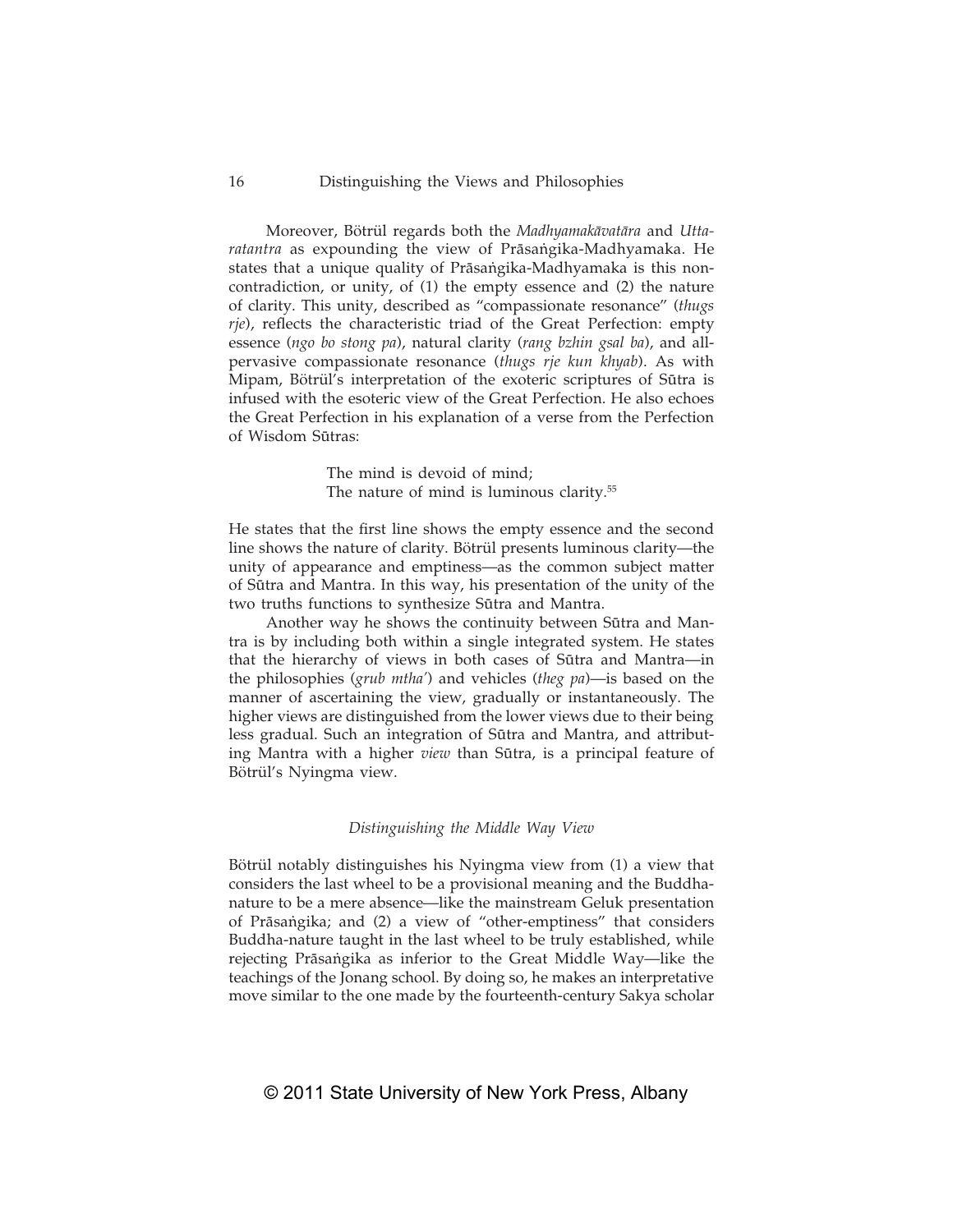Gorampa in his text with a similar title, *Distinguishing the Views*. 56 In *Distinguishing the Views*, Gorampa places his own Sakya view, which he aligns with "the proponents of the freedom from extremes as the Middle Way," in contrast to the two extremes of "the proponents of eternalism as the Middle Way" of the Jonang and "the proponents of annihilationism as the Middle Way" of the Geluk.

An important way that Bötrül distinguishes the Nyingma tradition from these two traditions is through his characterization of emptiness. In Dölpopa's Jonang tradition, there is a distinction between "otheremptiness" and "self-emptiness" and a preference for "other-emptiness"—ultimate reality that is empty of relative phenomena. Ultimate reality is pure and unchanging in the Jonang tradition; it is "empty" only in the sense that it lacks all that is other—all the impure and impermanent phenomena that comprise relative reality. In contrast, the Geluk tradition following Tsongkhapa criticizes the Jonang. Proponents of the Geluk tradition consistently argue that the ultimate truth is necessarily a mere absence. According to a Geluk interpretation, emptiness is not an ultimate metaphysical presence that is above and beyond phenomenal reality; rather, emptiness means simply the *absence* of inherent existence in any particular phenomenon.

A third meaning of emptiness is articulated in the Nyingma tradition that Bötrül represents. According to Bötrül, emptiness is an inconceivable unity of appearance and emptiness. In this way, emptiness is represented in these three traditions as respectively (1) a real presence (Jonang), (2) an absence (Geluk), and (3) a nonconceptual unity (Nyingma).

Following Mipam, Bötrül expresses a unique quality of Nyingma exegesis by not taking an either/or position on either of the dichotomies of: (1) emptiness in the middle wheel versus Buddha-nature in the last wheel, and (2) Prāsaṅgika versus the "Great Middle Way" of other-emptiness. Rather, he integrates the two sides of these dichotomies into a tradition that he calls the "Great Prāsaṅgika" (*thal 'gyur chen po*). His depiction of the "Great Prāsaṅgika" and his treatment of the Prāsaṅgika-Svātantrika distinction are important topics in this section on the ground.

## *Distinguishing Pråsa‰gika and Svåtantrika*

In his characterization of Prāsaṅgika, Bötrül notably rejects Tsongkhapa's eight unique features of Prāsaṅgika<sup>57</sup> and distances himself from the more radical Svātantrika-Prāsaṅgika distinction that Tsongkhapa made. Bötrül depicts how Svåtantrikas represent the empty nature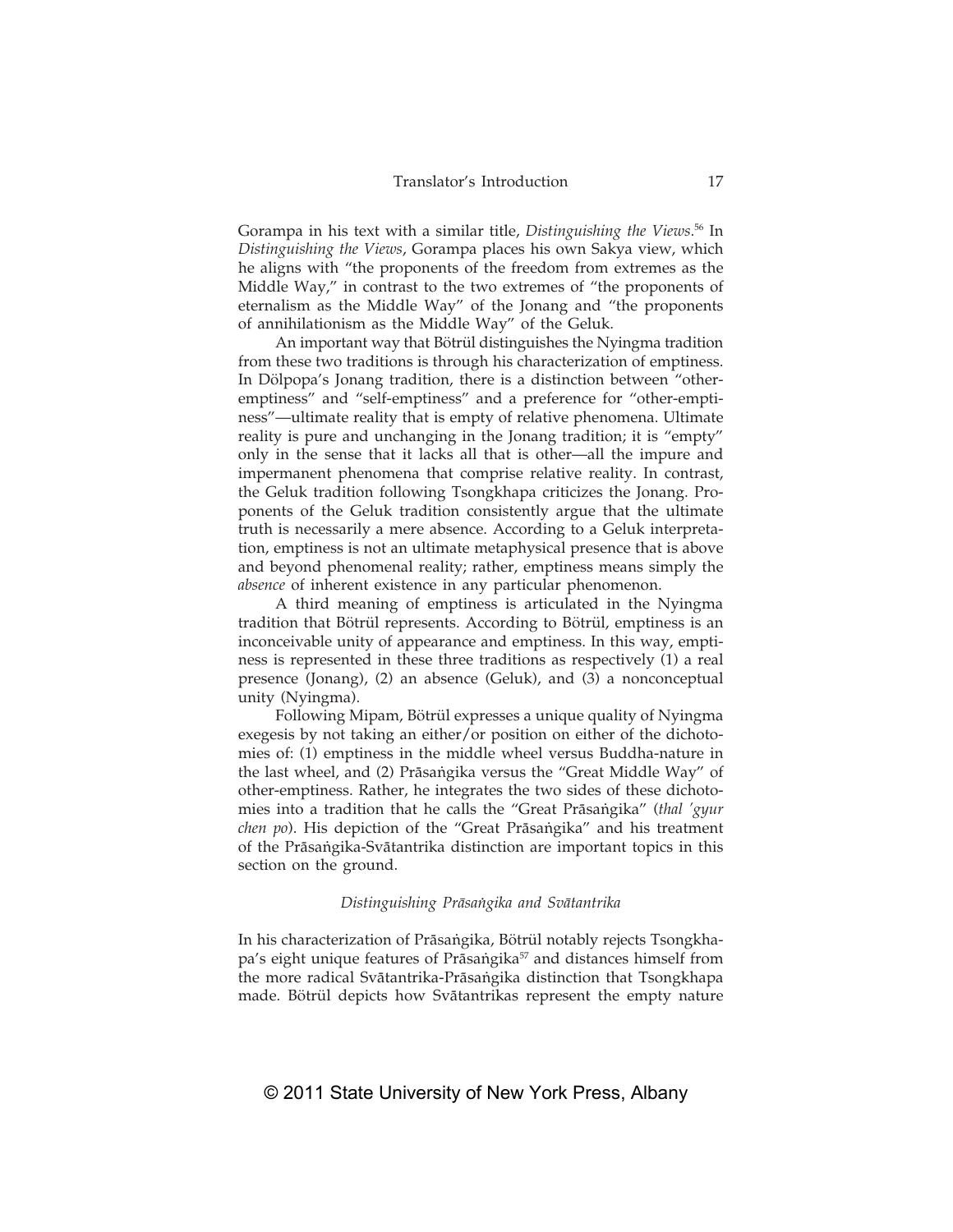of reality through qualifying the negation of phenomena, such that a negation of phenomenon is held to refer to its ultimate status, not its conventional existence. Indeed, he says that to negate appearances when the two truths are divided would be to overextend the object of negation (*dgag bya*), which is an extreme view of annihilationism. Nevertheless, he says that the unique Prāsaṅgika arguments negate appearances directly, without qualification. Thus, in establishing the nature of reality, Prāsaṅgikas cut straight to the empty nature of everything. In contrast, he depicts the process of coming to know reality for Svåtantrikas as gradual.

Bötrül presents the main object of negation for Svåtantrikas as true existence, not appearances. In this way, the Svåtantrikas divide the two truths and their discourse distinguishes between the ultimately nonexistent and the conventionally existent. Also, they establish their claims of conventional existence and ultimate nonexistence through autonomous arguments (*rang rgyud kyi sbyor ba, svatantraprayoga*). Whereas the object of negation for a Svåtantrika is merely true existence, the object of negation for a Prāsaṅgika is *any conceptual reference*. Consequently, the Prāsaṅgika's object of negation (i.e., all extremes) is more comprehensive than the Svåtantrika's primary object of negation (i.e., extreme of existence).

While Svåtantrikas separate the two truths, the two truths are not separated in the discourse that defines the Prāsaṅgikas. The unique discourse of Prāsaṅgikas—which emphasizes the way things are in meditative equipoise—has no claims and uses consequences to negate wrong views. The difference between Svātantrika and Prāsaṅgika, however, is not simply in logical form (i.e., autonomous arguments vs. consequences) but involves an emphasis on a distinctive view.

Moreover, what is established (*bsgrub bya*) for the Svåtantrikas is the categorized ultimate, an absence of true existence, whereas what is established for the Prāsaṅgikas is the uncategorized ultimate. Bötrül's statements that Prāsaṅgikas have something to establish contrast with other prominent figures in his tradition, who distinguish Prāsaṅgika by stating that the Prāsaṅgikas only negate, but do not *establish* a freedom from constructs.58 In any case, Bötrül states that there is no *referent object* established for the Prāsangikas.

Bötrül not only distinguishes Prāsaṅgika in terms of ultimate emptiness, but also in terms of relative appearance. He makes a distinction between the way the relative truth is asserted in the traditions of (1) Mind-Only, (2) Yogācāra-Madhyamaka (Śāntarakṣita), and (3) Prāsaṅgika-Madhyamaka. He says that appearances are held to be mind in the Mind-Only tradition, and that the mind is conceived as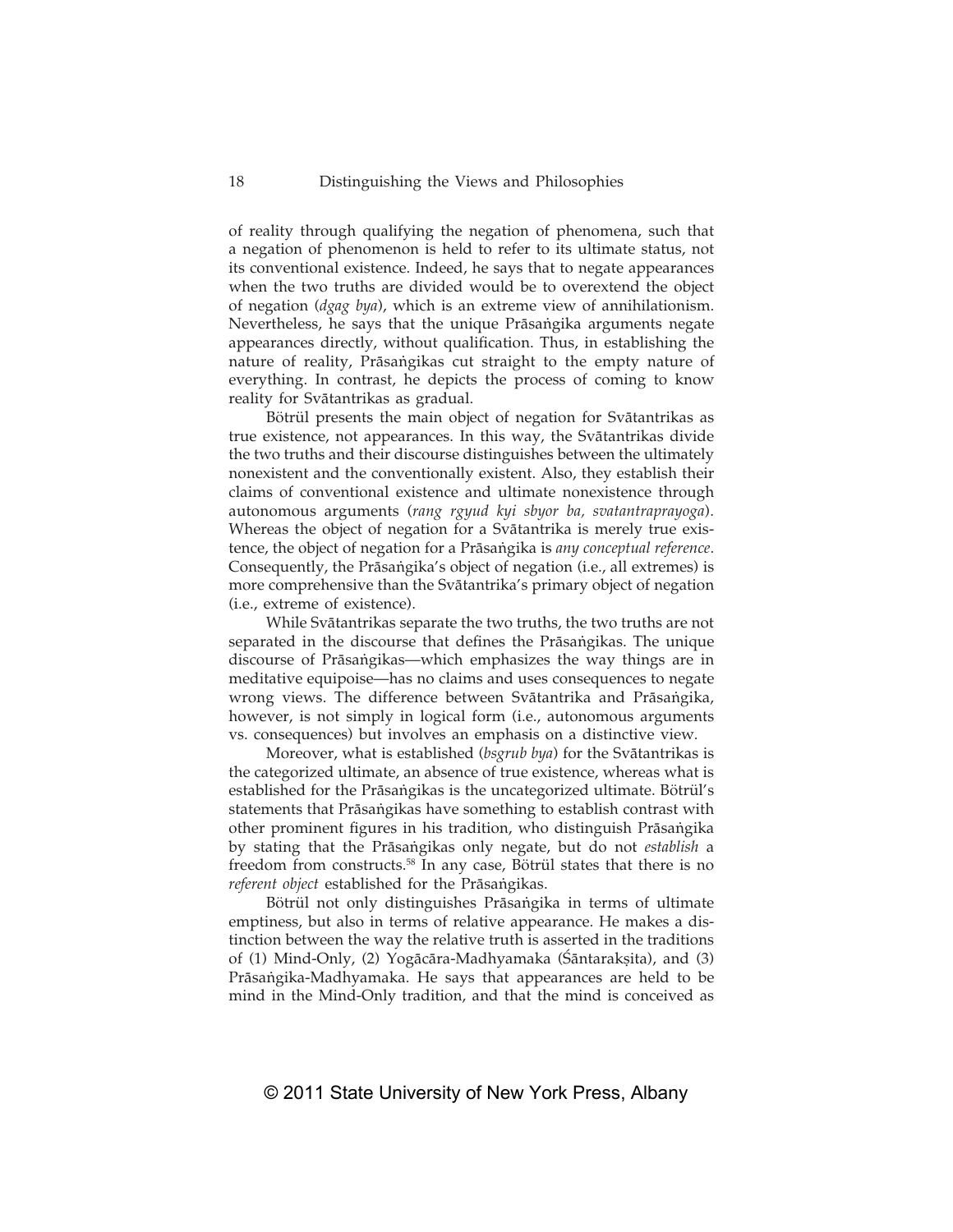truly established. In Yogåcåra-Madhyamaka, the conventional mode of reality (*tha snyad gnas tshul*) is mind, but that mind is not held to be ultimately real. In Prāsaṅgika, the appearances of relative truth are "merely self-appearance" (*rang snang tsam*).

There is no reality *behind* conventional appearances to ground reality in the Prāsaṅgika tradition. In contrast to the way that conventional reality is presented in the Mind-Only and Yogåcåra-Madhyamaka traditions, "merely self-appearance" seems to be the concise and comprehensive delineation of conventional truth in the context of what is a *uniquely* Prāsangika account of conventional reality. We are not given an elaborate discussion of conventional truth beyond this—perhaps necessarily so—because when we engage in discourses that theorize about reality, we are no longer in the domain of Prāsaṅgika as it is defined: namely, within the domain of discourse that accords with the uncategorized ultimate, the "content" of nonconceptual meditative equipoise. Nevertheless, he explains that Prāsaṅgikas do make a distinction between what is correct and mistaken from merely a conventional perspective, and that self-appearance is constituted by mind. Yet significantly for Bötrül's Nyingma tradition, the unique arguments of Prāsaṅgika function to undermine the substantialist and discursive presumptions that system-building discourses such as Yogåcåra involve.

Bötrül further argues against substantialist explanations of causality in the Pråsa∫gika tradition such as the "entity of disintegration" (*zhig pa dngos po*) set forth by Tsongkhapa among his eight distinguishing features of Prāsaṅgika. In contrast, Bötrül argues that the causality of dependently-arisen appearances *just is*; it cannot be conceived. The law of karma cannot be fully known, except by a Buddha.

# *Valid Cognition*

As we saw above, valid cognition and the Middle Way are brought together within the two tiers of the two truths: the two ultimate and two conventional valid cognitions. The categories of valid cognition also come into play within Bötrül's threefold presentation of appearance and emptiness. He respectively delineates three types of appearance and emptiness and shows how each is validly known. Drawing from valid cognition's dichotomy of nonconceptual perception and conceptual inference—and supplementing what is unknowable (by ordinary means) as a third—he delineates three types of appearances:

• appearances that are manifest, which are known through valid cognitions of sense-faculty direct perceptions,